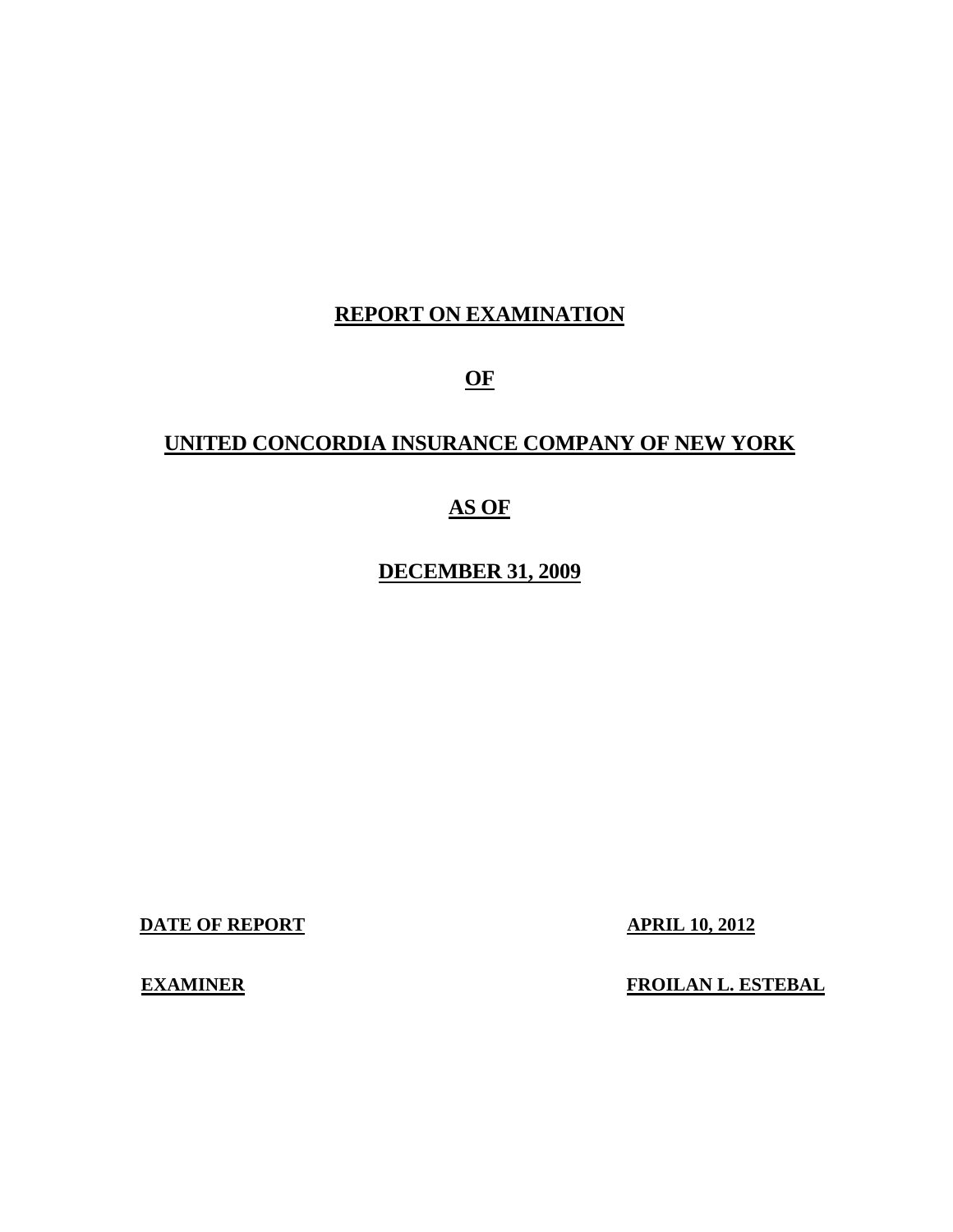## **TABLE OF CONTENTS**

# **ITEM NO.**

# **PAGE NO.**

| 1. | Scope of the examination                                                                                                                                                                                                         | $\overline{2}$                              |
|----|----------------------------------------------------------------------------------------------------------------------------------------------------------------------------------------------------------------------------------|---------------------------------------------|
| 2. | Description of the Company                                                                                                                                                                                                       | 4                                           |
|    | Management and controls<br>A.<br><b>B.</b><br>Corporate governance<br>$C_{\cdot}$<br>Territory and plan of operation<br>Reinsurance<br>D.<br>E.<br>Holding company system<br>F.<br>Evaluation of controls in information systems | 5<br>$\overline{7}$<br>10<br>11<br>11<br>14 |
| 3. | <b>Financial statements</b><br><b>Balance</b> sheet<br>$A_{-}$<br><b>B.</b><br>Statement of revenue and expenses and change<br>in capital and surplus                                                                            | 15<br>15<br>17                              |
| 4. | Claims unpaid                                                                                                                                                                                                                    | 18                                          |
| 5. | Market conduct activities                                                                                                                                                                                                        | 19                                          |
| 6. | Compliance with prior report on examination                                                                                                                                                                                      | 24                                          |
| 7. | Summary of comments and recommendations                                                                                                                                                                                          | 27                                          |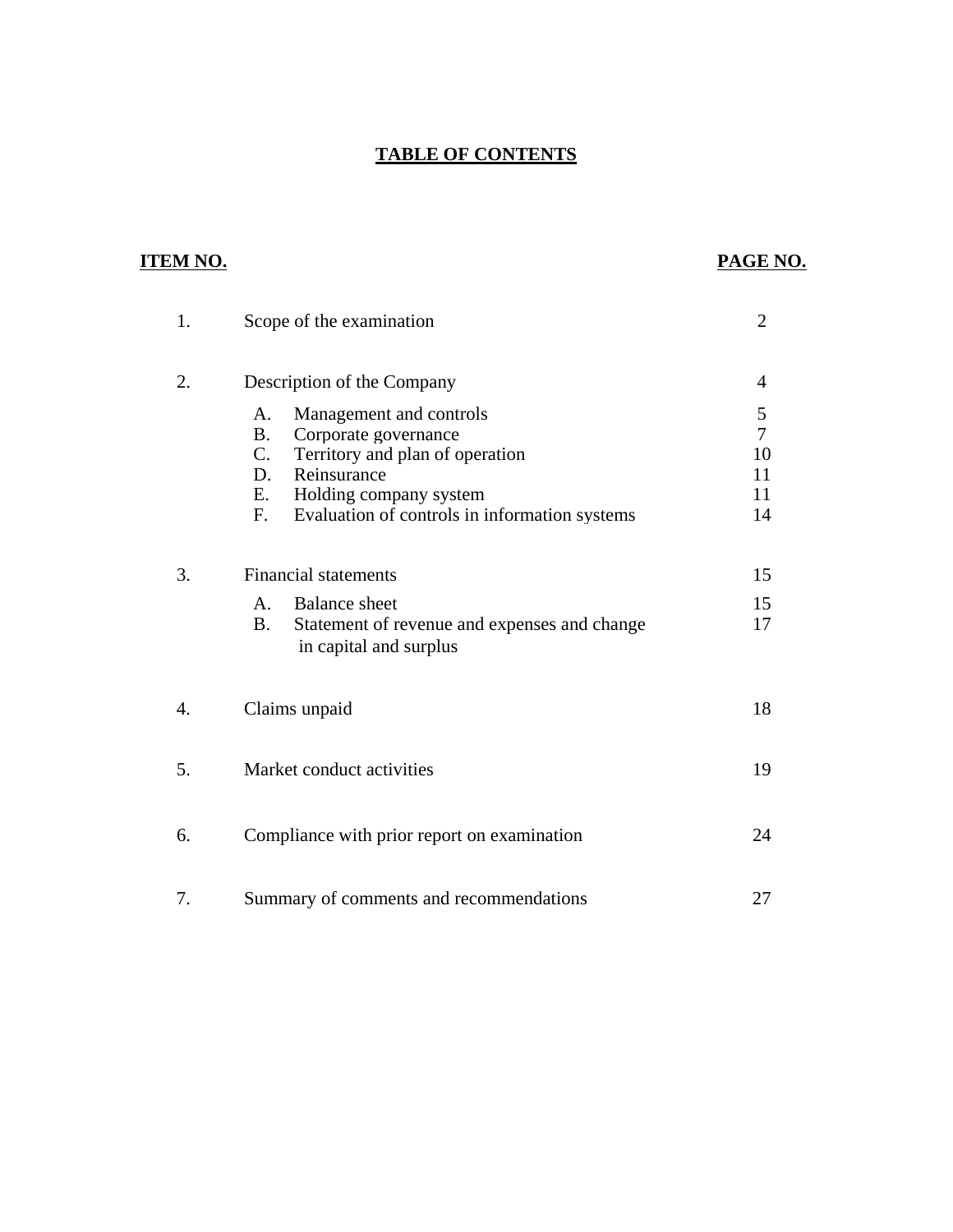

Governor Superintendent

**Andrew M. Cuomo Benjamin M. Lawsky** 

April 10, 2012

Honorable Benjamin M. Lawsky Superintendent of Financial Services Albany, New York 12257

Sir:

Pursuant to the requirements of the New York Insurance Law and acting in accordance with the instructions contained in Appointment Number 30588, dated August 31, 2010, attached hereto, I have made an examination into the condition and affairs of United Concordia Insurance Company of New York, an accident and health insurer licensed pursuant to Article 42 of the New York Insurance Law, as of December 31, 2009, and submit the following report thereon.

The examination was conducted at the home office of United Concordia Insurance Company of New York located at 4401 Deer Path Road, Harrisburg, Pennsylvania.

Wherever the designations "UCICNY" or the "Company" appear herein, without qualification, they should be understood to indicate United Concordia Insurance Company of New York. Wherever the designations "UCCI" or the "Parent" appear herein, without qualification, they should be understood to indicate United Concordia Companies, Inc., UCICNY's parent company.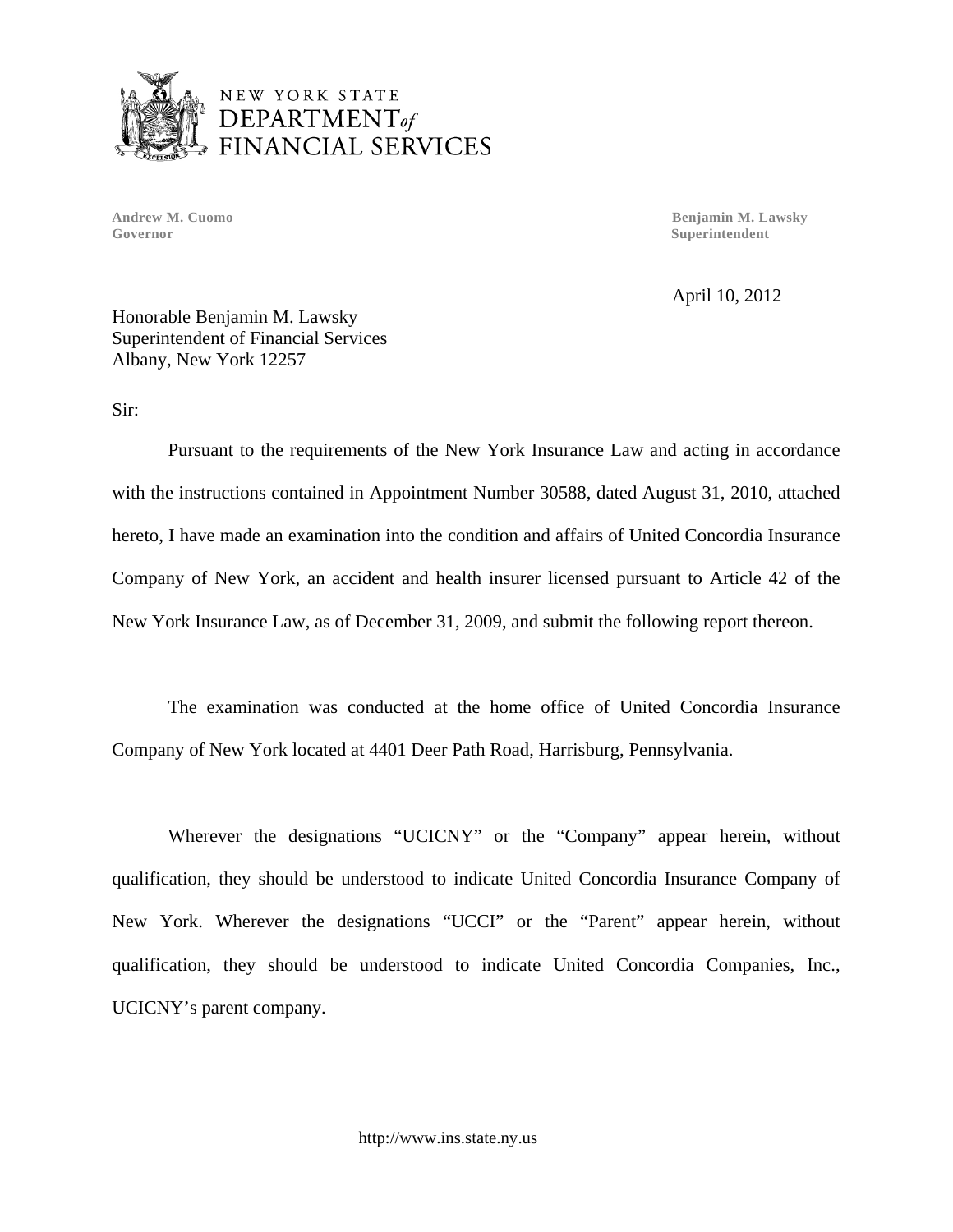<span id="page-3-0"></span>Wherever the designation, the "Department" appears herein, without qualification, it should be understood to indicate the New York State Department of Financial Services. On October 3, 2011, the New York State Insurance Department merged with the New York State Banking Department to become the New York State Department of Financial Services.

#### **1. SCOPE OF THE EXAMINATION**

The Company was previously examined as of December 31, 2005. This examination of the Company was a combined (financial and market conduct) examination and covered the fouryear period from January 1, 2006 to December 31, 2009. The financial component of the examination was conducted as defined in the National Association of Insurance Commissioners ("NAIC") *Financial Condition Examiners Handbook, 2009 Edition* (the "Handbook"). The examination was conducted observing the guidelines and procedures in the Handbook, and where deemed appropriate by the examiner, transactions occurring subsequent to December 31, 2009 were also reviewed.

The financial component of the examination was conducted on a risk-focused basis in accordance with the provisions of the Handbook, which provides guidance for the establishment of an examination plan based on the examiner's assessment of risk in the Company's operations and utilizes that evaluation in formulating the nature and extent of the examination. The riskfocused examination approach was included in the Handbook for the first time in 2007; thus, this was the first such type of examination of the Company. The examiner planned and performed the examination to evaluate the Company's current financial condition, as well as identify prospective risks that may threaten the future solvency of UCICNY.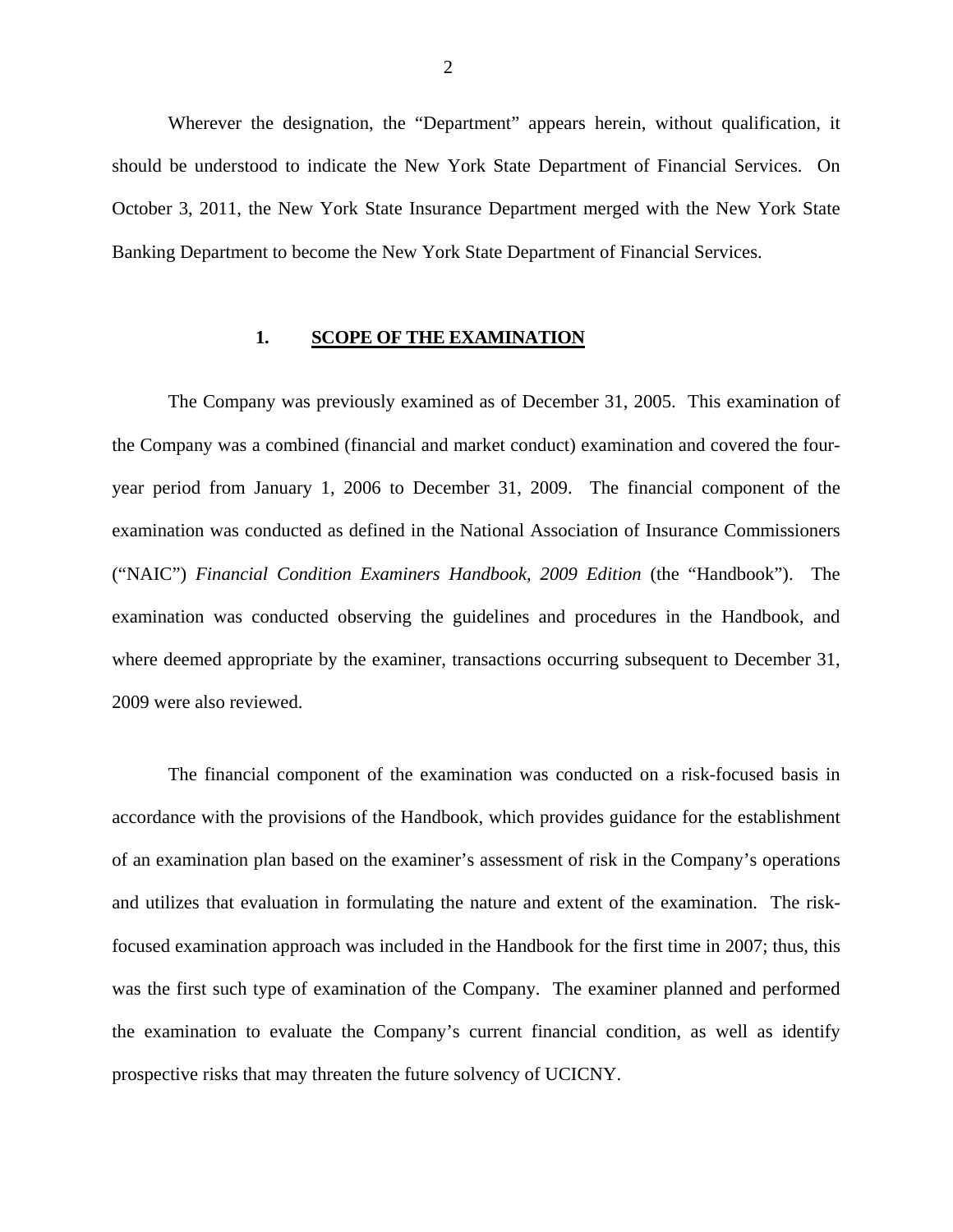The examiner identified key processes, assessed the risks within those processes and assessed the internal control systems and procedures used to mitigate those risks. The examination also included an assessment of the principles used and significant estimates made by management, an evaluation of the overall financial statement presentation, and determined management's compliance with the Department's statutes and guidelines, Statutory Accounting Principles, as adopted by the Department and NAIC Annual Statement instructions.

Information concerning the Company's organizational structure, business approach and control environment was utilized to develop the examination approach. The examination evaluated the Company's risks and management activities in accordance with the NAIC's nine branded risk categories.

These categories are as follows:

- Pricing/Underwriting
- Reserving
- Operational
- Strategic
- Credit
- Market
- Liquidity
- Legal
- Reputational

The Company was audited annually, for the years 2006 through 2009, by the accounting firm of PricewaterhouseCoopers LLP ("PwC"). The Company received an unqualified opinion in each of those years. Certain audit work papers of PwC were reviewed and relied upon in conjunction with this examination. A review was also made of Highmark's Internal Audit function and Model Audit Rule ("MAR") Department, as they relate to the Company.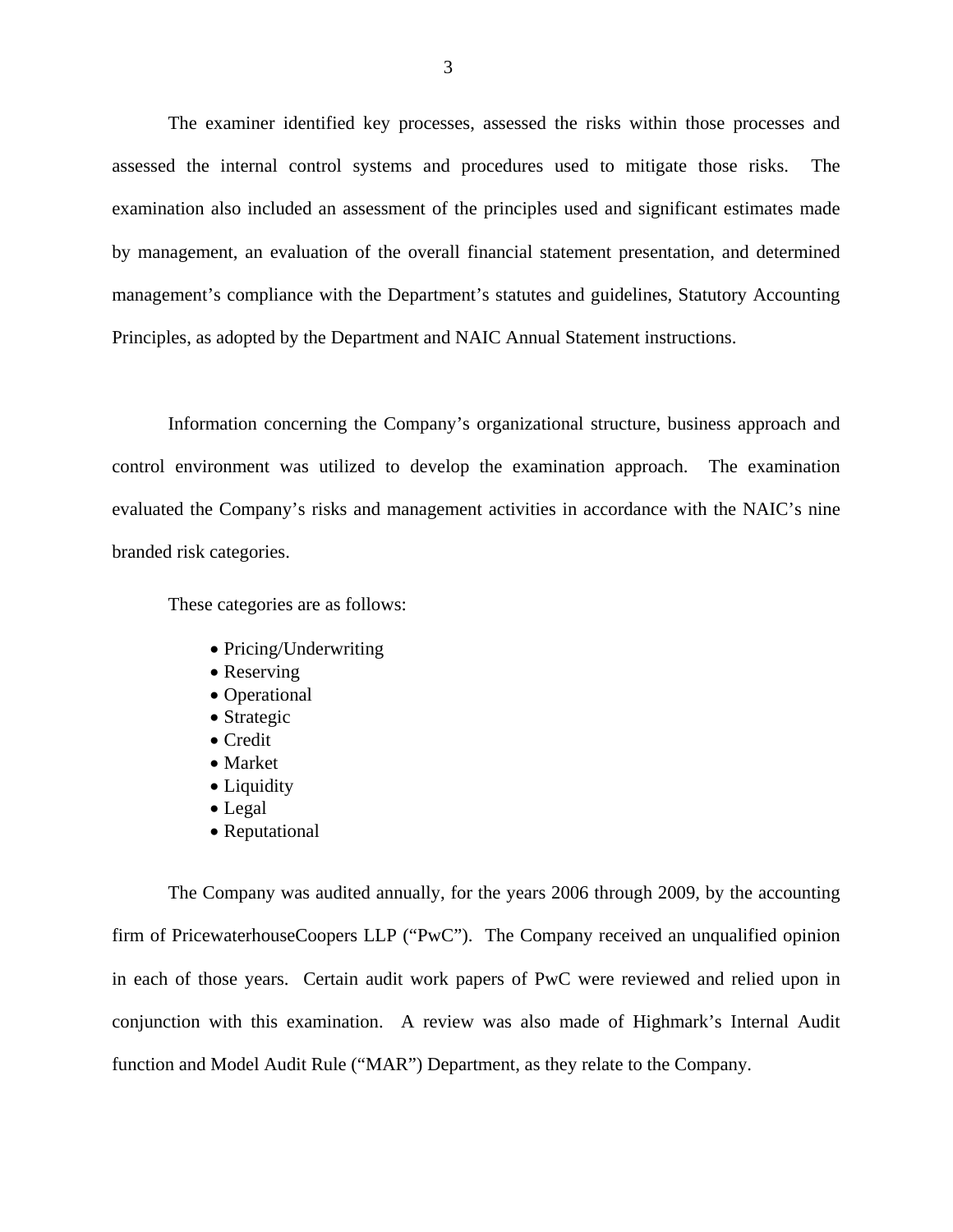<span id="page-5-0"></span>This report on examination is confined to financial statements and comments on those matters which involve departures from laws, regulations or rules, or which require explanation or description.

The examiner reviewed the corrective actions taken by the Company with respect to the recommendations concerning financial issues contained in the prior report on examination. The results of the examiner's review are contained in Item 6 of this report.

## **2. DESCRIPTION OF THE COMPANY**

The Company was incorporated on January 10, 1990 as "Citadel Insurance Company", under the laws of the State of New York. It commenced business on September 25, 1990. On December 31, 1996, United Concordia Companies, Inc. ("UCCI") acquired 100% of the outstanding common stock of Citadel Insurance Company. On January 8, 1997, Citadel Insurance Company's name was changed to United Concordia Insurance Company of New York ("UCICNY"). UCICNY is a for-profit corporation authorized to write accident and health insurance in the State of New York. The Company is a wholly-owned subsidiary of UCCI. On July 11, 1997, the New York State Insurance Department approved the Company's license change from a property and casualty insurer to an Article 42 accident and health insurer.

On December 6, 1996, UCCI's parent corporation, Medical Service Association of Pennsylvania (d/b/a Pennsylvania Blue Shield), combined with Veritus Inc. (d/b/a Blue Cross of Western Pennsylvania) to form Highmark Inc. ("Highmark"). As a result, UCCI became a wholly owned subsidiary of Highmark.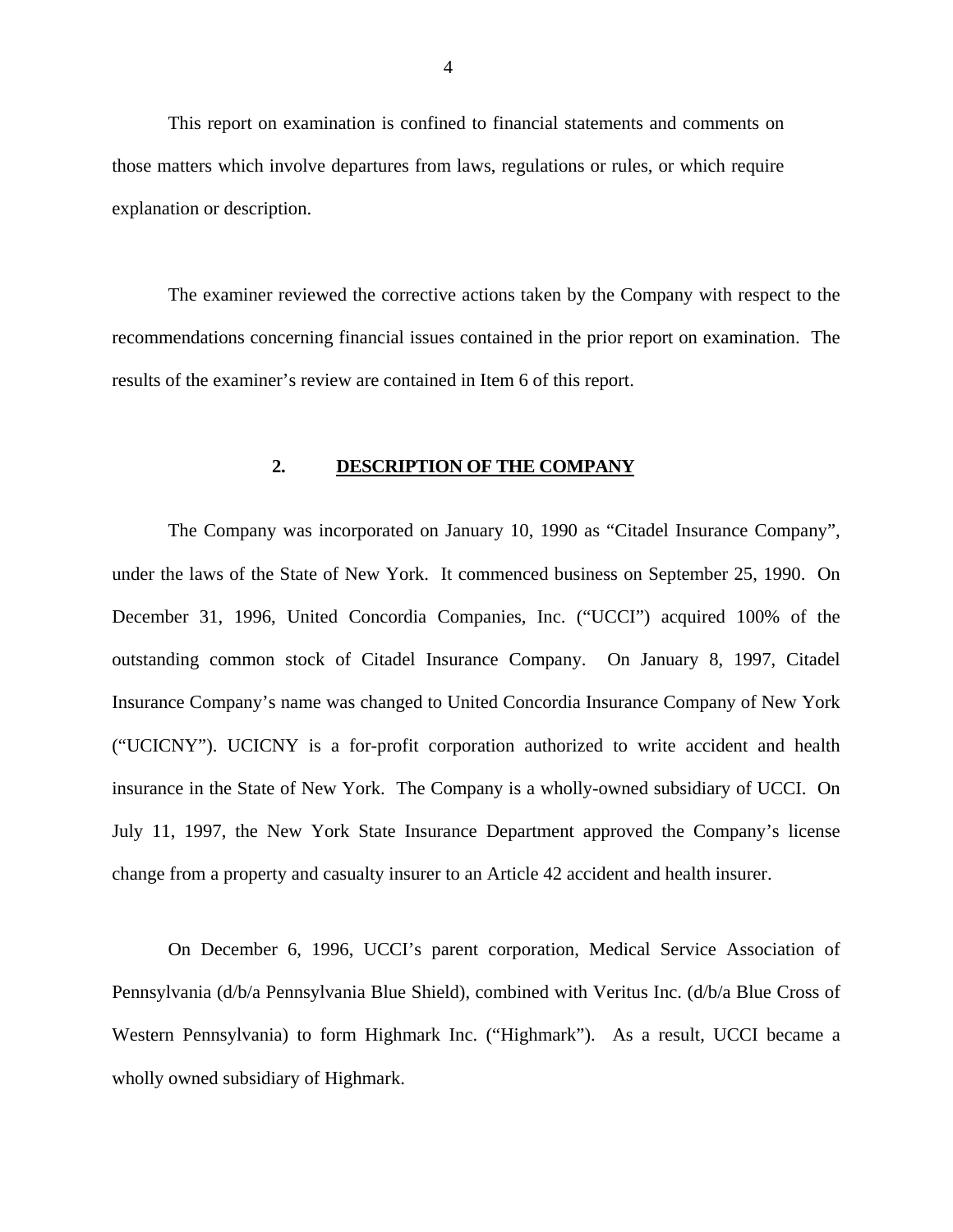<span id="page-6-0"></span>UCICNY writes dental insurance and is only licensed in the State of New York. Its parent company, UCCI, is a Pennsylvania licensed insurer and third party administrator (TPA) that services 7.9 million members across all 50 states and the District of Columbia and family members of active duty military personnel, reservists and their family members in the U.S. and abroad. UCCI's ultimate parent is Highmark Inc. ("Highmark"), the largest insurer in western Pennsylvania and a licensed Blue Cross and Blue Shield Association member.

#### A. Management and Controls

Pursuant to the Company's Charter and By-Laws, management of the Company is to be vested in a Board of Directors ("BOD") consisting of not less than thirteen (13), and not more than twenty-five (25) members. The directors of the Company as of December 31, 2009 were as follows:

Enola, Pennsylvania Highmark Inc.

Karen Lynn Hanlon Senior Vice President, Gibsonia, Pennsylvania Highmark Inc.

Pittsburgh, Pennsylvania Highmark Inc.

Sharon Marie Muscarella Senior Vice President,

Plainview, New York Davis Vision, Inc.

#### Name and Residence Principal Business Affiliation

Michael Anthony Fiaschetti Central Region Market President,

Daniel Jay Lebish Executive Vice President,

Frederick Gerald Merkel President & Chief Operating Officer,<br>
Harrisburg, Pennsylvania United Concordia Companies, Inc.

Leesburg, Virginia United Concordia Companies, Inc.

Dale Lee Paustian Senior Vice President,

Russell Rubin Divisional Vice President, Pittsburgh, Pennsylvania United Concordia Companies, Inc.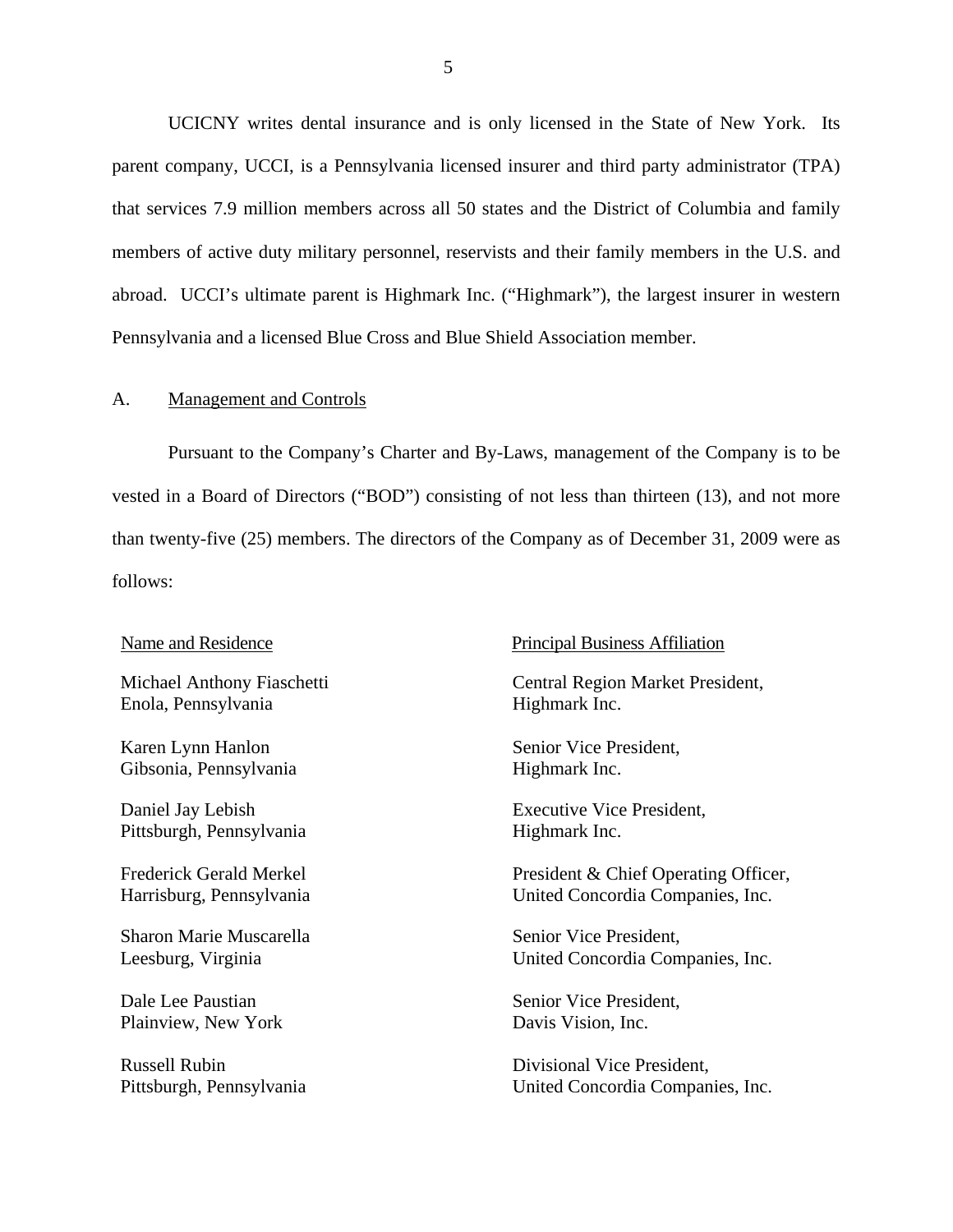#### Name and Residence

Thomas Rosa Syracuse, New York

Jon Kent Seltenheim Lemoyne, Pennsylvania

Todd Bovaird Vanerstrom Pittsburgh, Pennsylvania

Joseph A. Wende, O.D. Dix Hills, New York

Karen A. Whitesel Enola, Pennsylvania

Daniel J. Wright Harrisburg, Pennsylvania Principal Business Affiliation

Senior Vice President, Davis Vision, Inc.

Senior Vice President, United Concordia Companies, Inc.

Vice President, Highmark Inc.

Vice President, Davis Vision, Inc.

Corporate Vice President, United Concordia Companies, Inc.

Senior Vice President and Treasurer, United Concordia Companies, Inc.

Section 2 of the Company's By-Laws require that there shall not be less than two regular meetings of the Board of Directors held each year on dates as the Board may designate. A review of the Board of Directors minutes indicate that the Company held the required number of meetings during the years covered by this examination. However, a review of the attendance of board members, at such meetings, reveals that 2 of the directors attended less than 50% of the meetings that they were eligible to attend. The two directors included Karen Whitesel who attended only one out of 5 meetings she was eligible to attend and Michael Fiaschetti who attended only one out of four meetings he was eligible to attend.

Members of the Board have a fiduciary responsibility and must evince an ongoing interest in the affairs of the Company. It is essential that Board members attend meetings consistently and set forth their views on relevant matters so that appropriate policy decisions may be reached by the Board.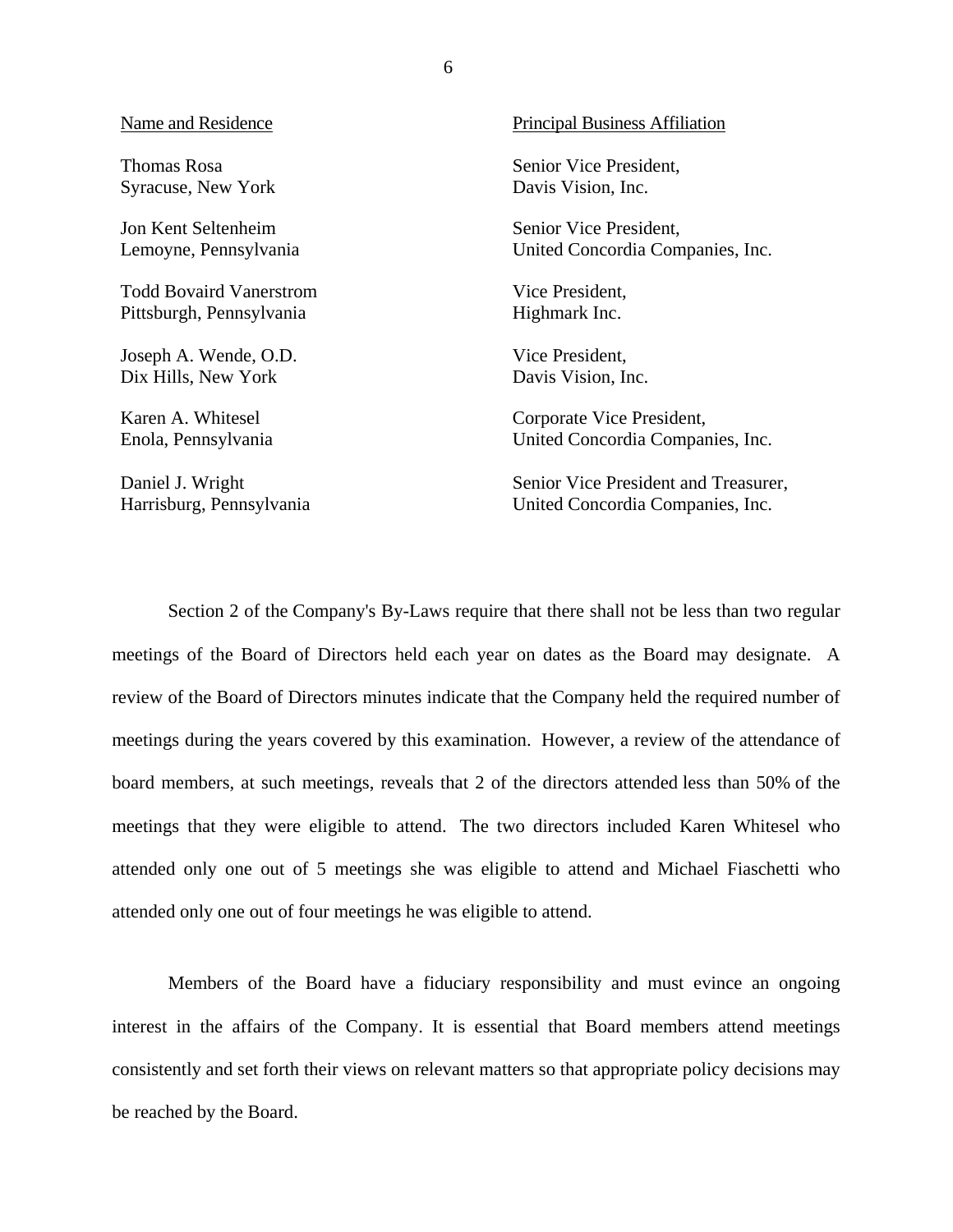It is recommended that directors who do not participate consistently in the required meetings improve upon their attendance or be replaced.

The principal officers of the Company as of December 31, 2009 were as follows:

| Name                            | Title                               |
|---------------------------------|-------------------------------------|
| Daniel Jay Lebish               | President & Chief Executive Officer |
| <b>Frederick Gerard Merkel</b>  | <b>Chief Operating Officer</b>      |
| Daniel Joseph Wright            | Vice President and Treasurer        |
| Edward August Bittner, Jr., Esq | Secretary                           |

## B. Corporate Governance

Corporate Governance, Enterprise Risk Management ("ERM"), Internal Audit and Model Audit Rule processes for the Company are provided by Highmark Inc; thus, unless otherwise noted, references to Highmark Inc. are applicable to the Company.

Exhibit M of the Handbook (Understanding the Corporate Governance Structure) was utilized by the examiner as guidance for assessing the Company's Corporate Governance. Overall, it was determined that the Company's Corporate Governance structure is adequate, sets an appropriate "tone at the top", supports a proactive approach to operational risk management, and contributes to an effective system of internal controls. It was found that corporate BOD and key executives encourage integrity and ethical behavior throughout the organization and that senior management promotes a corporate culture that acknowledges, understands and maintains an effective control environment.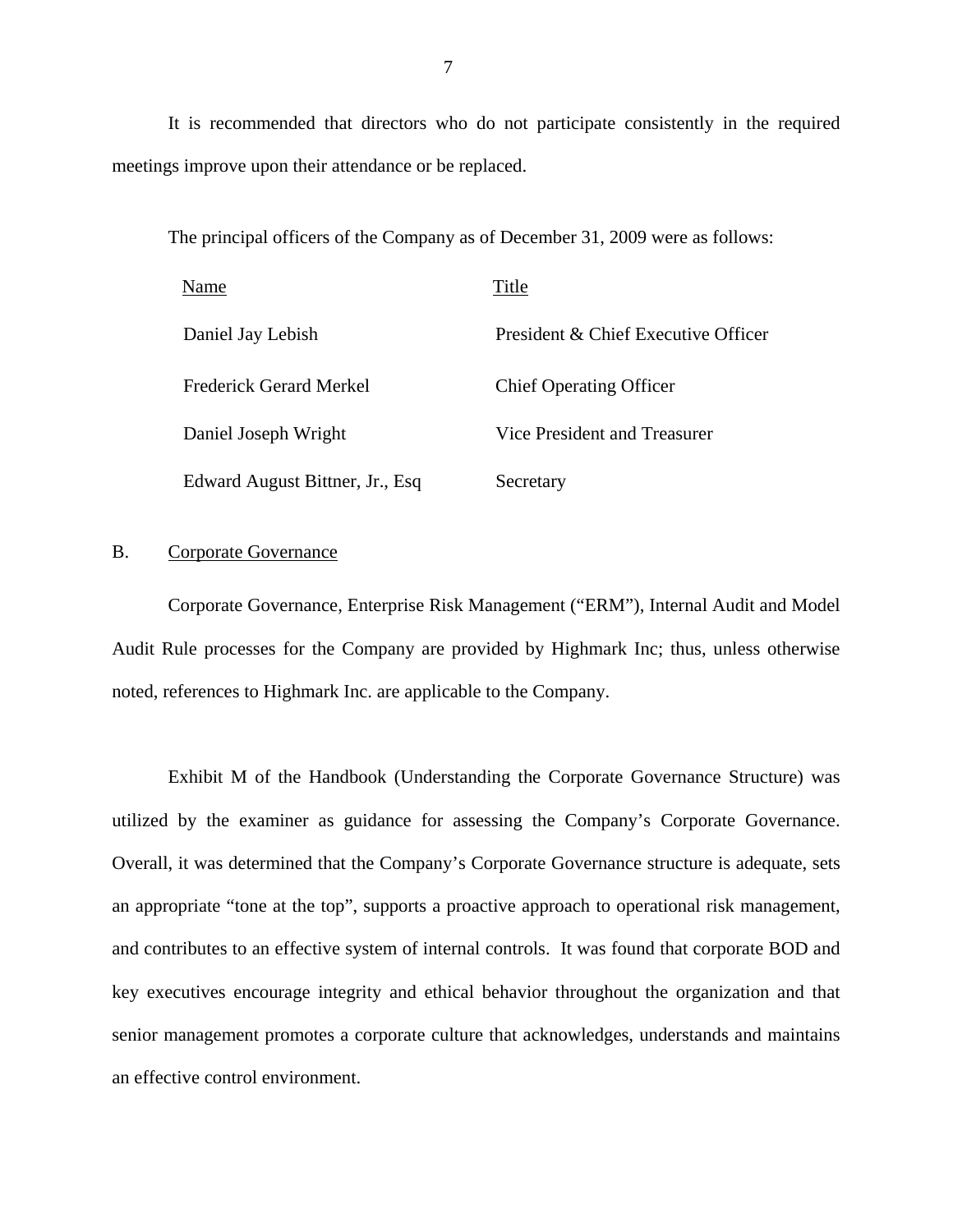Highmark's and UCCI's management have an adequate approach to identifying and mitigating risks across the organization, including prospective business risks. Both Companies deal proactively with its areas of risk, and its management is knowledgeable about mitigation strategies. Through risk discussions and other measures, UCCI's management reviews significant issues and reacts to changes in the environment with a clear commitment to address risk factors and manage the business accordingly. UCCI, through Highmark's overall risk management process, takes a proactive approach to identifying, tracking, and dealing with significant current and emerging risk factors.

#### Enterprise Risk Management (ERM)

Beginning in 2010, Highmark adopted an ERM framework for proactively addressing and mitigating risks, including prospective business risks. UCCI participates in a strategic planning process with its parent, Highmark Inc. The planning process includes an enterprise risk management ("ERM") approach in which major risks and opportunities are identified. The ERM process includes an assessment of external and internal environments. External environment considerations include the industry, economy, providers, competition, and regulatory environment. Internal environment considerations include operational and product capabilities, resources (human and financial), information systems, and financial and operational objectives. The most significant factors form the basis for the Company's strategic plan. Performance measures are established for the strategic objectives and the initiatives require plans with milestones and completion dates. Strategic and financial plans are developed and approved by the board of directors of the parent company.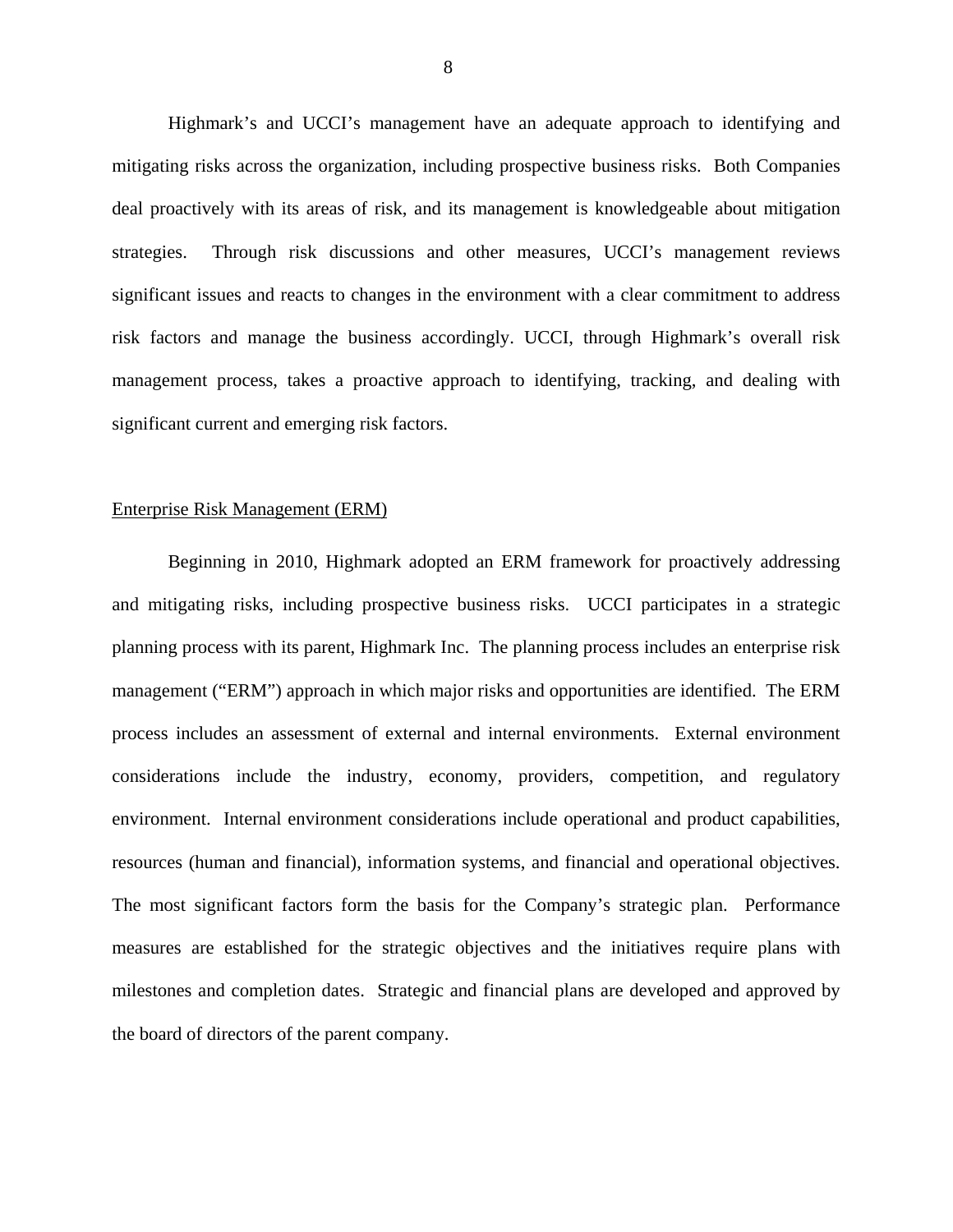#### Internal Audit Department (IAD)

independent of management, to serve Highmark Inc. and its subsidiaries, including UCICNY. Highmark Inc. has an established Internal Audit Department ("IAD") function, which is The Audit Committee of Highmark Inc. (the "Audit Committee" or "AC"), is comprised entirely of members independent of UCCI and UCICNY.

The IAD assists all levels of management by reviewing and testing financial and operational controls and processes established by management to ensure compliance with laws, regulations and Highmark Inc.'s policies. The scope of the IAD program is evaluated by Highmark Inc.'s independent certified public accountant to ensure optimal audit coverage and maximum efficiency.

During the course of this examination, consideration was given to the significance and potential impact of certain IAD findings. Where considered appropriate, the examiner relied upon work performed by the IAD, as prescribed by the NAIC Handbook.

#### Model Audit Rule ("MAR")

The Company's parent, UCCI, as well as its ultimate parent Highmark Inc., are both nonpublicly traded companies and therefore not subject to the Sarbanes-Oxley Act of 2002. However, the parent company UCCI qualifies under MAR and therefore is subject to its requirements. The Department's Regulation 118 (11 NYCRR 89) – *Audited Financial Statements*, which represents MAR requirements for the Department's regulated entities, was promulgated on an emergency basis in December 2009, and was effective January 1, 2010.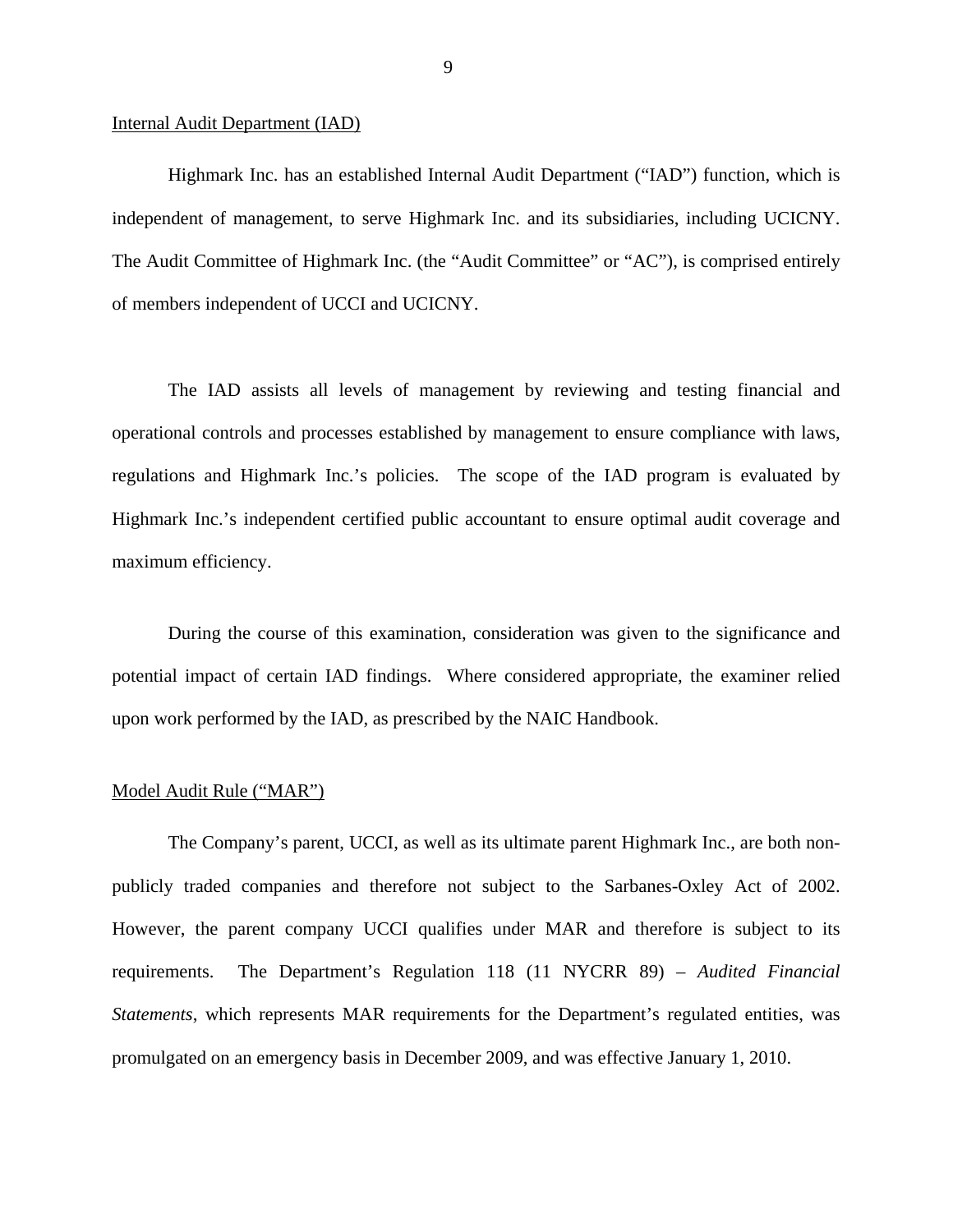Thus, MAR management for general controls are applied to UCCI and all of UCCI's subsidiaries, which include the Company. Beginning in 2010, Highmark instituted a Model Audit Rule Department, in which risks from various operations were identified and segregated by operations cycle and entity level controls. In coordination with the Company's management, risks identified were labeled and catalogued using specific control codes. The MAR Department performed its own control testing and accumulated its findings. Review of control testing and the results show that general controls management appears to be working at a satisfactory level. Where appropriate, the examiner relied upon work performed by the MAR Department.

## C. Territory and Plan of Operation

UCICNY was licensed, as of December 31, 2005, to transact accident and health insurance business as defined by Section  $1113(a)(3)(i)$  of the New York Insurance Law. The Company only writes dental insurance business in New York State.

The following chart depicts UCICNY's membership at the end of each year under examination:

| <u> 2006</u> | <u>2007</u> | <u> 2008</u> | 2009   |
|--------------|-------------|--------------|--------|
| 25,761       | 25,013      | 26,509       | 25,475 |

UCICNY writes dental indemnity insurance in New York and it mainly serves the large number of national accounts based in New York. New York is a key market for UCCI. UCCI is working with its affiliated company, Davis Vision, in an effort to expand its presence in the New York market. The Company's strategy is to maintain its current market share and current membership level.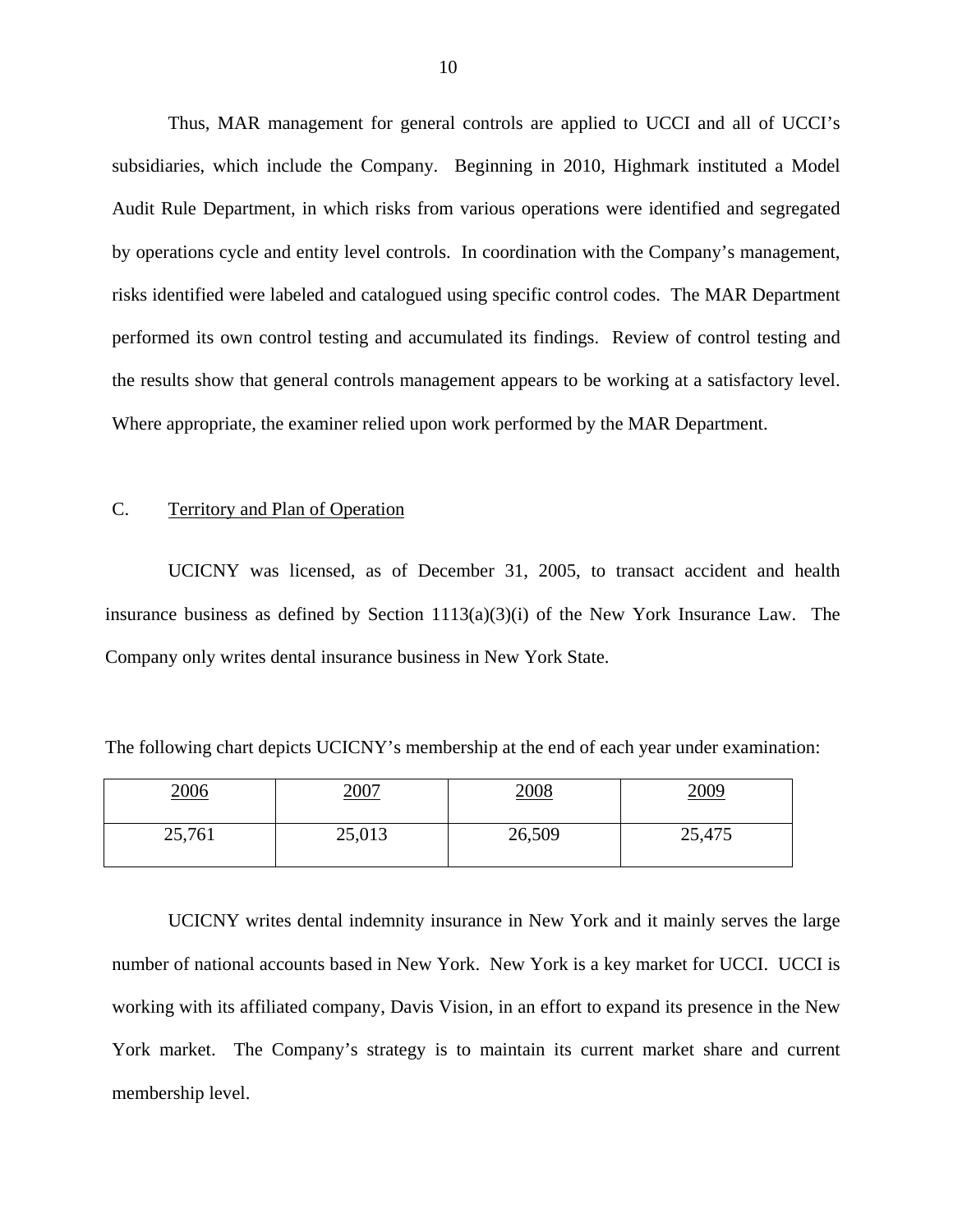|      | Net Admitted<br>Assets | Capital and<br>Surplus | Net Premium<br>Income | Net Income |
|------|------------------------|------------------------|-----------------------|------------|
| 2009 | \$4,252,086            | \$2,942,257            | \$9,557,897           | 54,964     |
| 2008 | 4,638,201              | 2,950,358              | 9,822,467             | 187,716    |
| 2007 | 4,361,162              | 2,768,314              | 9,975,758             | 413,354    |
| 2006 | 4,026,130              | 2,367,453              | 9,580,872             | 131,800    |

The following table displays UCICNY's net admitted assets, capital and surplus, net premium income and net income during the period under examination:

Note: The Company's Risk Based Capital "RBC" in 2009 is 837.5%, which is above the threshold (200%) that would trigger regulatory action.

## D. Reinsurance

On July 1, 2004, the Company entered into a Quota Share Reinsurance Agreement with an authorized reinsurance company. Such reinsurance agreement provided for 50% quota share indemnity reinsurance that covered all policies issued by the Company in connection with the Marketing and Services agreement entered into between the Company and the reinsurer. The reinsurer shared equally in premiums, claims expenses, producer payments and taxes as set forth in the agreement. In August 2007, the Company did not renew its reinsurance agreement.

### E. Holding Company System

UCICNY is a wholly-owned subsidiary of UCCI. Its parent is a non-publicly traded corporation domiciled in the Commonwealth of Pennsylvania.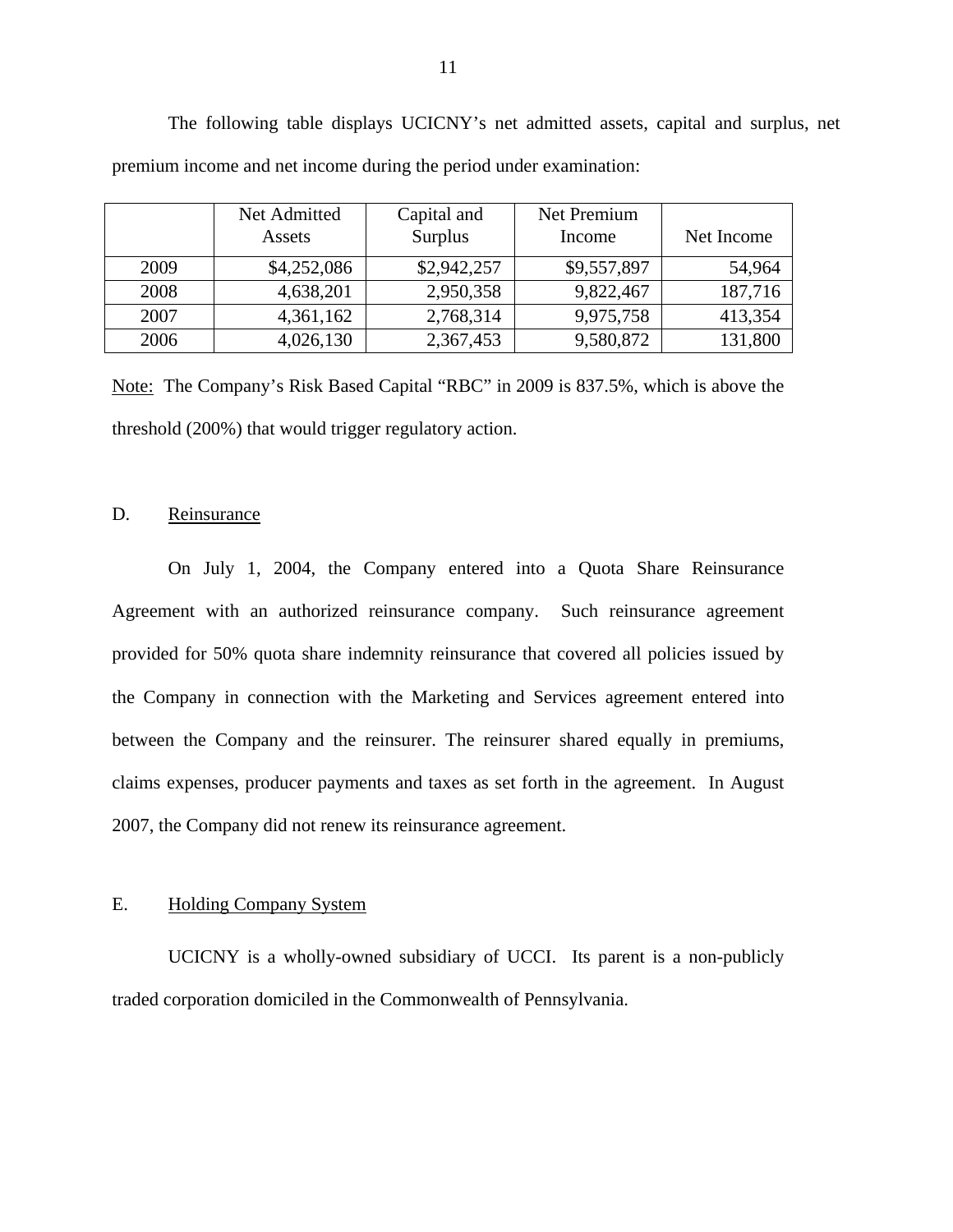The following chart depicts the Company's holding company system as of December 31, 2009:



subsidiaries. Due to its large size, the above chart does not include all of the subsidiaries of the holding company. The chart includes only the affiliates of which there are service agreements with UCICNY. It should be noted that at December 31, 2009, United Concordia Companies, Inc. owned and controlled directly or indirectly eleven (11)

The following is a description of the inter-company agreements in effect as of the examination date:

#### 1. Management Agreement

As of December 31, 2005, UCICNY maintained a management agreement with UCCI which was approved by the New York State Insurance Department. This agreement automatically renews for successive one-year terms commencing on December 31, 1996, unless either party gives the other written notice of termination at least sixty (60) days prior to the end of the then-current term or if terminated immediately upon mutual consent. The management agreement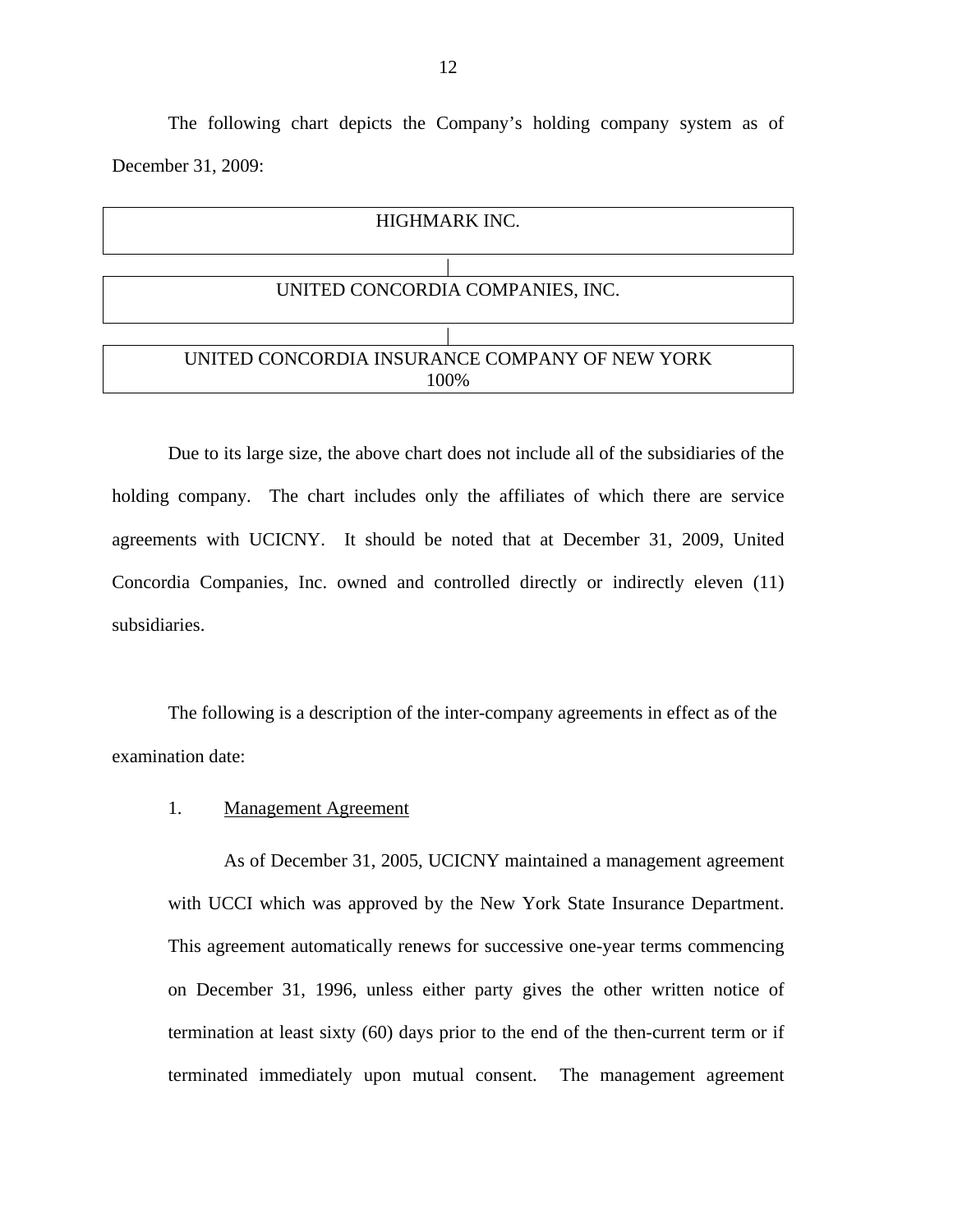provides for UCCI to render certain services to UCICNY. These services include: management information systems, utilization review services, claims administration, marketing, collections of premiums, staffing and other services.

#### 2. Consolidated Tax Allocation Agreement

On April 29, 1999, UCICNY entered into a consolidated tax allocation agreement with its ultimate parent company, Highmark Inc. This agreement superseded a prior agreement to which the Company was a party with Highmark Inc. dated December 31, 1996. The new agreement provides for apportionment calculations to be performed on a biannual basis. This agreement was approved by the New York State Insurance Department.

### 3. Investment Management Agreement

On April 21, 2003, UCICNY entered into an investment management agreement with its ultimate parent company, Highmark Inc. This agreement automatically renews for successive one-year terms, unless either party gives the other written notice of termination at least sixty (60) days prior to the end of the then-current term or if terminated immediately upon mutual consent. The agreement provides for Highmark Inc. to provide services which include the supervision and direction of investment of cash and other assets of the Company, including the purchase and sale of securities, pursuant to the Company's written standards and guidelines and in accordance with all appropriate sections of the New York Insurance Law pertaining to investments.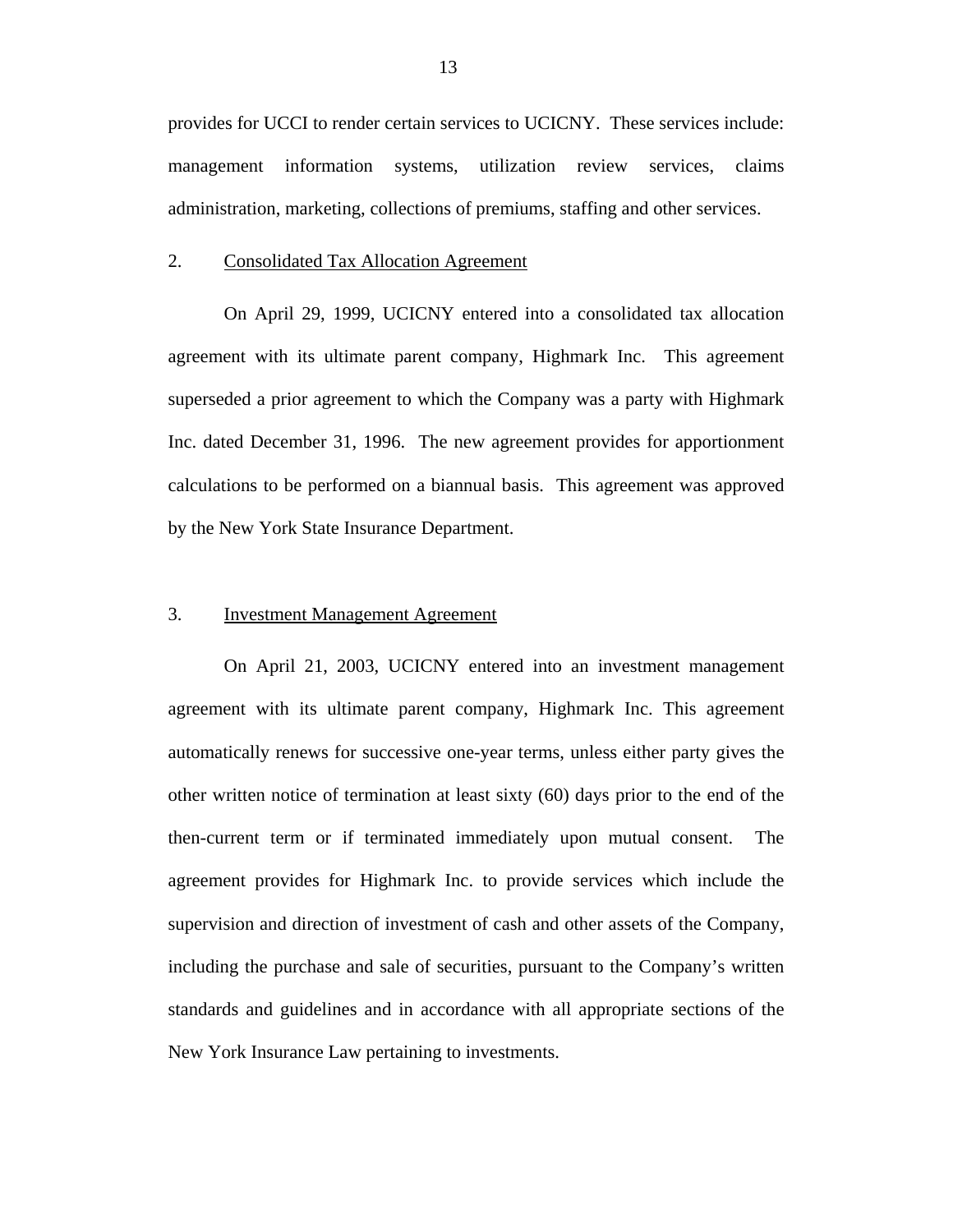## <span id="page-15-0"></span>F. Evaluation of Controls in Information Systems

The Company's Information Systems ("IS") is maintained by Highmark Inc. and is utilized by all of its wholly-owned subsidiaries. The IS function is managed broadly and includes the operations of UCICNY. Highmark Inc. is responsible for maintaining the overall technology infrastructure utilized for data processing by the business units within the holding company system.

The IS portion of the examination was performed in accordance with the Handbook, utilizing the new Exhibit C (*Evaluation of Controls in Information Technology*) approach. The examiner's review of IS controls included: IS management and organizational controls; application and operating system software change controls; system and program development controls; overall systems documentation; logical and physical security controls; contingency planning; local and wide area networks; personal computers and; mainframe controls.

The examiner evaluated the IS internal control testing performed by the Model Audit Rule (MAR) Department, the Internal Audit Department and its independent auditors, PwC, and performed a review of end user computing and IS outsourcing controls. As a result of the procedures performed, the examiner obtained reasonable assurance that Information Technology ("IT") general controls and application controls were functioning as management intended and that an effective system of internal controls is in place and conducive to the accuracy and reliability of financial information processed and maintained by the Company.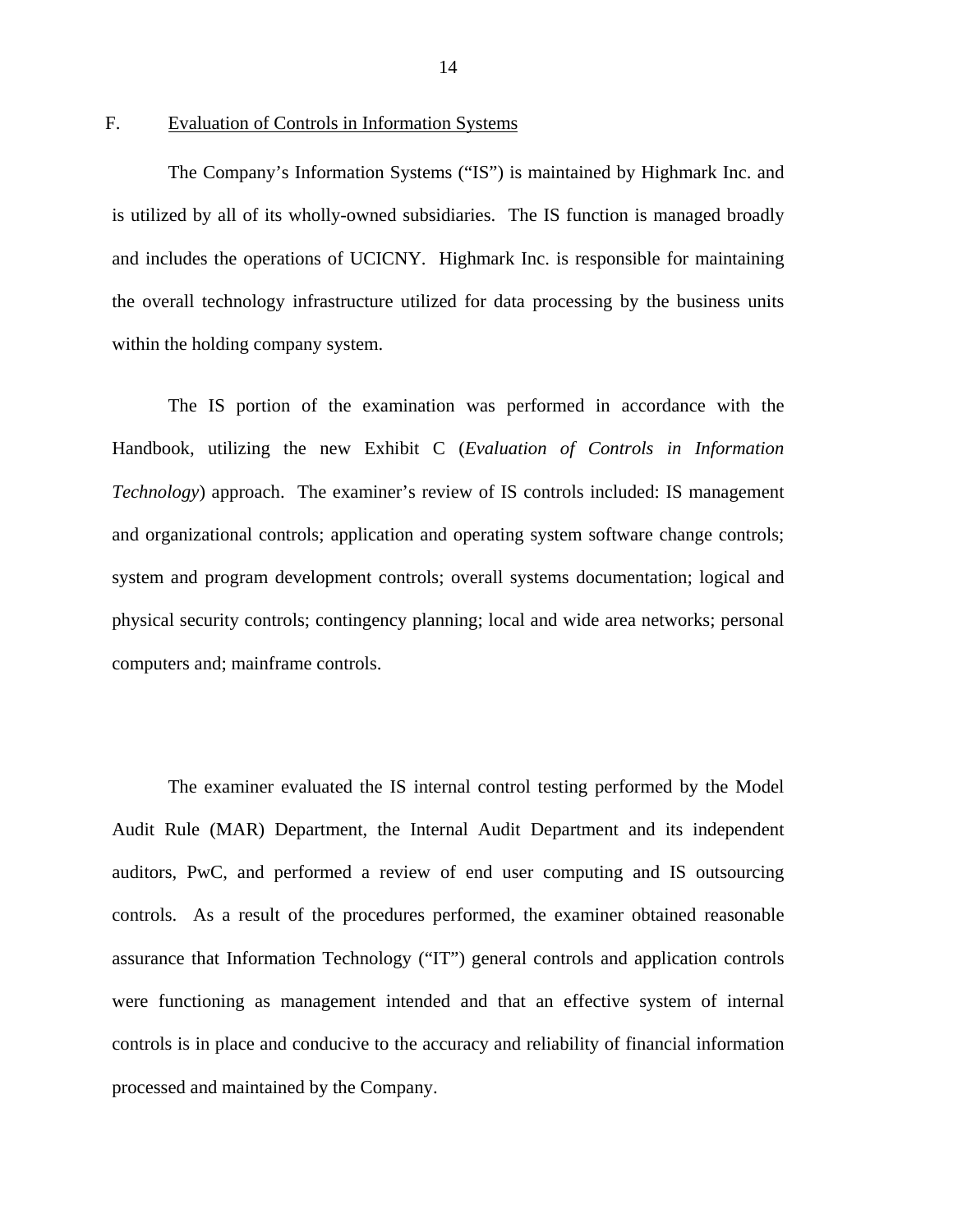# 3. **FINANCIAL STATEMENTS**

# A. Balance Sheet

The following shows the assets, liabilities, capital and surplus as determined by this examination. This statement is the same as the balance sheet filed by the Company as of December 31, 2009.

|                                                                       |             |             | Surplus                   |
|-----------------------------------------------------------------------|-------------|-------------|---------------------------|
|                                                                       | Examination | Company     | Increase or<br>(Decrease) |
| <b>Assets</b>                                                         |             |             |                           |
| <b>Bonds</b>                                                          | \$1,080,792 | \$1,080,792 |                           |
| Cash and short-term investments                                       | 2,922,676   | 2,922,676   |                           |
| Investment income due and accrued<br>Uncollected premiums and agent's | 33,401      | 33,401      |                           |
| balance in the course of collection                                   | 193,700     | 193,700     |                           |
| Net deferred tax asset<br>Receivable from parent, subsidiaries, and   | 11,181      | 11,181      |                           |
| affiliates                                                            | 226         | 226         |                           |
| Premium tax receivable                                                | 10,110      | 10,110      |                           |
| <b>Total assets</b>                                                   | \$4,252,086 | \$4,252,086 |                           |
| Liabilities                                                           |             |             |                           |
| Claims unpaid                                                         | \$645,739   | \$645,739   |                           |
| Unpaid claims adjustment expenses                                     | 48,431      | 48,431      |                           |
| Premiums received in advance                                          | 232,710     | 232,710     |                           |
| General expenses due and accrued                                      | 44,375      | 44,375      |                           |
| Current federal and foreign income tax<br>payable                     | 159,442     | 159,442     |                           |
| Amounts withheld or retained for the<br>account of others             | 17,326      | 17,326      |                           |
| Amounts due to parents, subsidiaries and<br>affiliates                | 92,365      |             |                           |
|                                                                       |             | 92,365      |                           |
| <b>Escheated Check Liability</b>                                      | 69,441      | 69,441      |                           |
| <b>Total Liabilities</b>                                              | \$1,309,829 | \$1,309,829 |                           |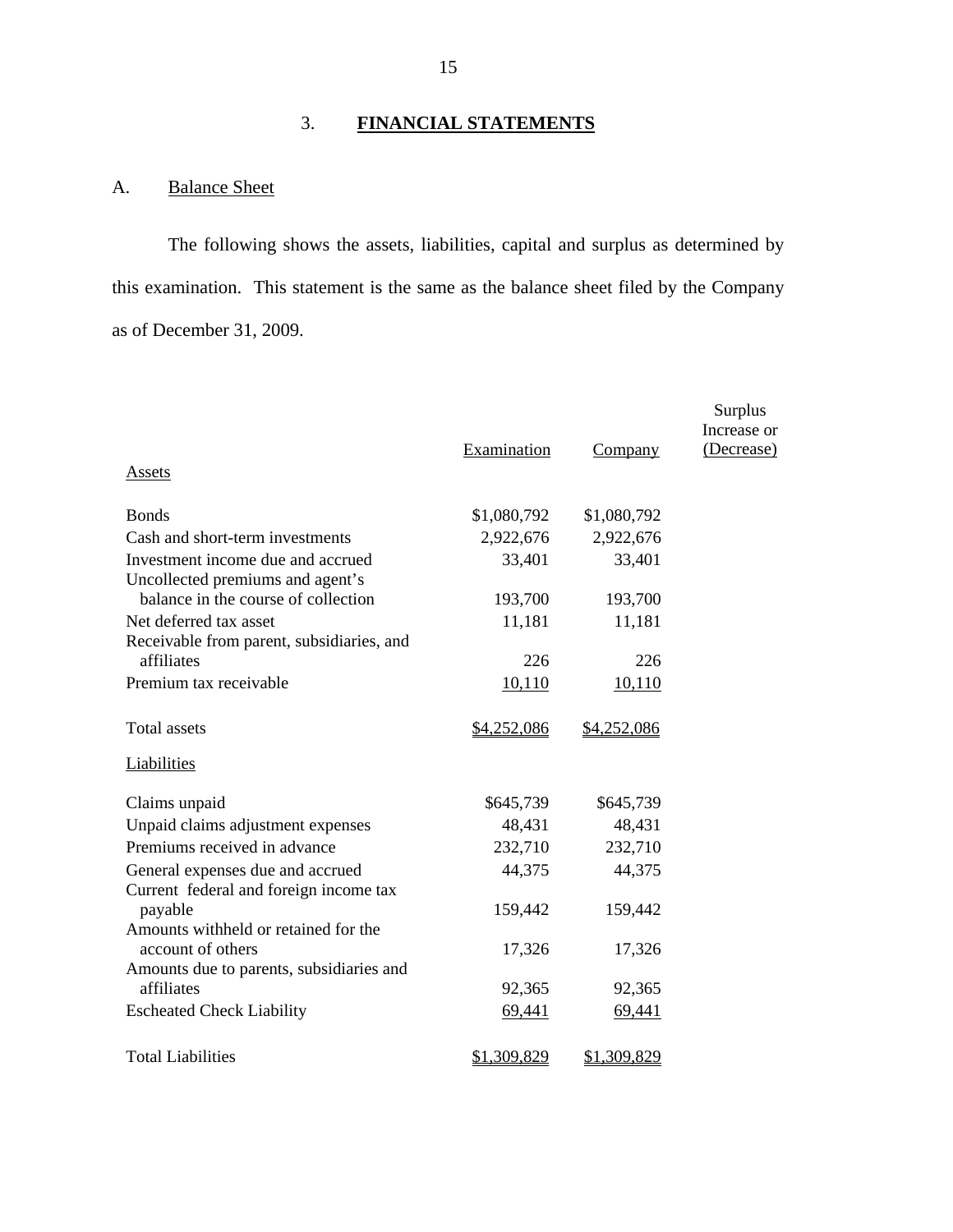|                                            | Examination | Company     | Surplus<br>Increase or<br>(Decrease) |
|--------------------------------------------|-------------|-------------|--------------------------------------|
| <b>Surplus and Other Funds</b>             |             |             |                                      |
| Common capital stock                       | \$1,000,000 | \$1,000,000 |                                      |
| Gross paid-in and contributed surplus      | 1,512,135   | 1,512,135   |                                      |
| <b>Unassigned Funds</b>                    | 430,122     | 430,122     |                                      |
| Total capital and surplus                  | 2,942,257   | 2,942,257   |                                      |
| Total liabilities, surplus and other funds | \$4,252,086 | \$4,252,086 |                                      |

Note: The Internal Revenue Service has completed its audits of the consolidated federal income tax returns filed on behalf of the Company through tax year 2008. The examiner is unaware of any potential exposure of the Company to any further tax assessment and no liability has been established herein relative to such contingency.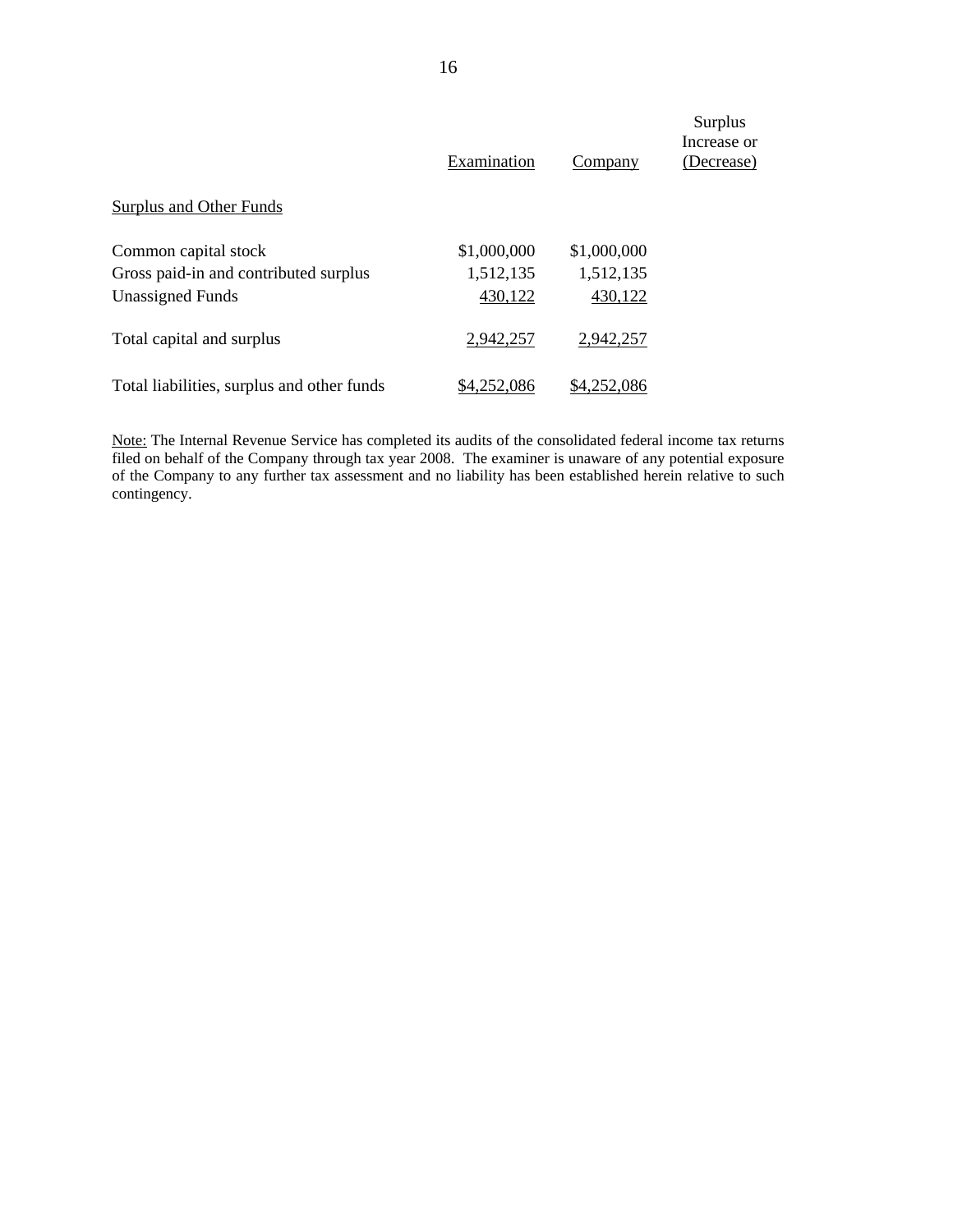# B. Statement of Revenue and Expenses:

Capital and surplus increased by \$684,201 during the four-year examination period, January 1, 2006 through December 31, 2009, detailed as follows:

| Revenue                                                      |                          |              |                                  |
|--------------------------------------------------------------|--------------------------|--------------|----------------------------------|
| Net Premium Income<br>Other income<br>Net investment income  |                          |              | \$38,936,994<br>6,977<br>350,896 |
| Total revenues                                               |                          |              | \$39,294,867                     |
| <b>Expenses</b>                                              |                          |              |                                  |
| Hospital/medical benefits<br>Net reinsurance recoveries      | \$29,928,590<br>(67,065) |              |                                  |
| Total hospital/medical expenses                              |                          | \$29,861,525 |                                  |
| <b>Administrative Expenses</b>                               |                          |              |                                  |
| Claim adjustment expenses<br>General administrative expenses | 885,106<br>7,350,283     |              |                                  |
| Total administrative expenses                                |                          | \$8,235,389  |                                  |
| Total expenses                                               |                          |              | 38,096,914                       |
| Net Income before Federal Tax<br>Federal tax incurred        |                          |              | \$1,197,953<br>\$410,119         |
| Net income                                                   |                          |              | \$787,834                        |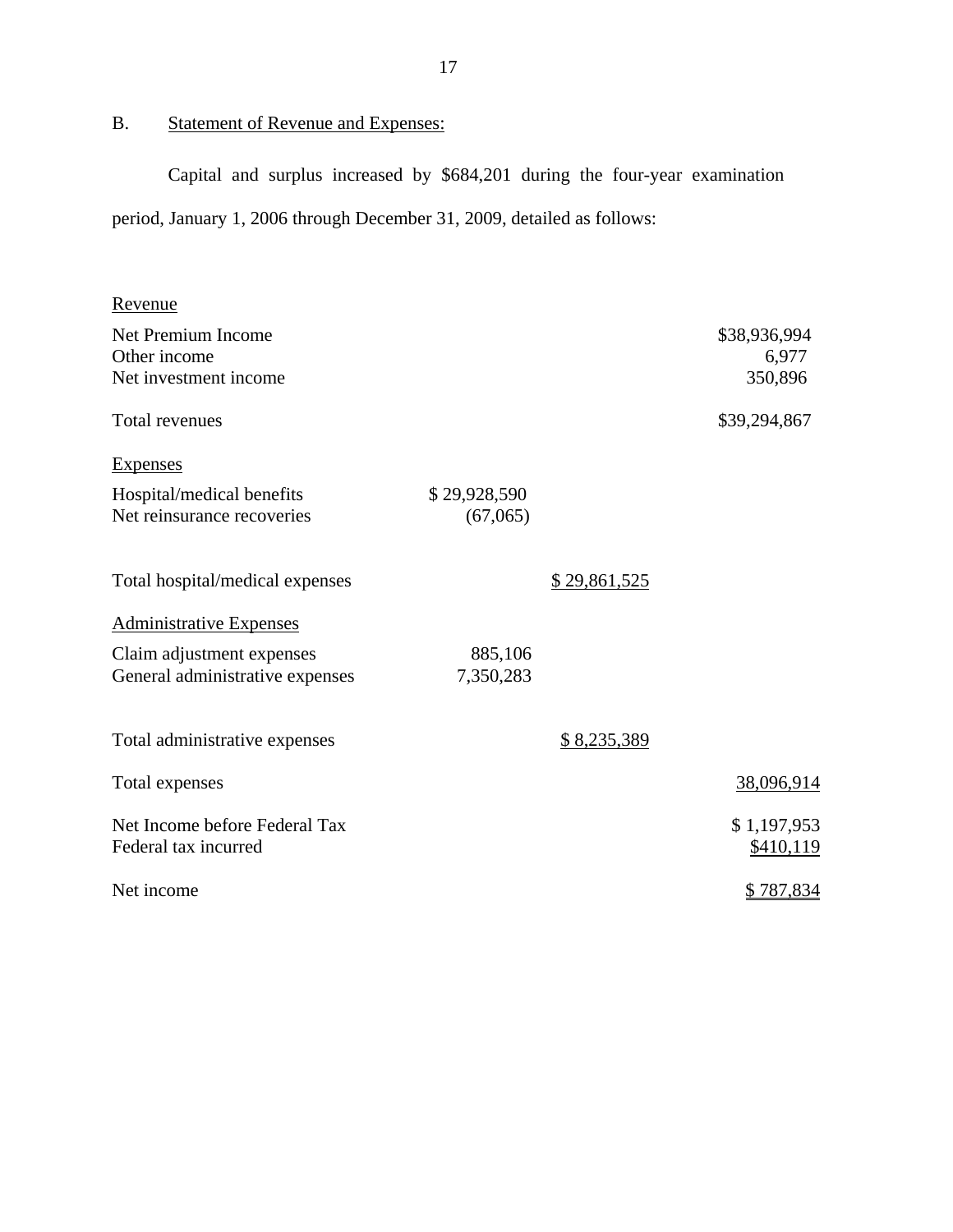## Capital and Surplus

| Capital and surplus, per report on<br>examination, as of December 31, 2005 | Gains in<br><b>Surplus</b> | Losses in<br><b>Surplus</b> | \$2,258,056 |
|----------------------------------------------------------------------------|----------------------------|-----------------------------|-------------|
| Net income                                                                 | \$787,834                  |                             |             |
| Deferred income tax                                                        | 17,280                     |                             |             |
| Non admitted assets and related items                                      |                            | (120, 913)                  |             |
| Total gains and losses                                                     | \$805,114                  | \$(120,913)                 |             |
| Net increase in net worth                                                  |                            |                             | 684,201     |
| Capital and surplus, per report on<br>examination, as of December 31, 2009 |                            |                             | \$2.942.257 |

## **4. CLAIMS UNPAID**

The examination liability of \$645,739 for the above captioned account is the same as the amount reported by the Company in its filed annual statement as of December 31, 2009. The examination analysis of the claims unpaid reserve was conducted in accordance with generally accepted actuarial principles and practices and was based on statistical information contained in the Company's internal records and in its filed annual statements as verified by the examiner. The examination reserve was based upon actual payments made through a point in time, plus an estimate for claims remaining unpaid at that date. Such estimate was calculated based on actuarial principles, which utilized the Company's experience in projecting the ultimate cost of claims incurred on or prior to December 31, 2009.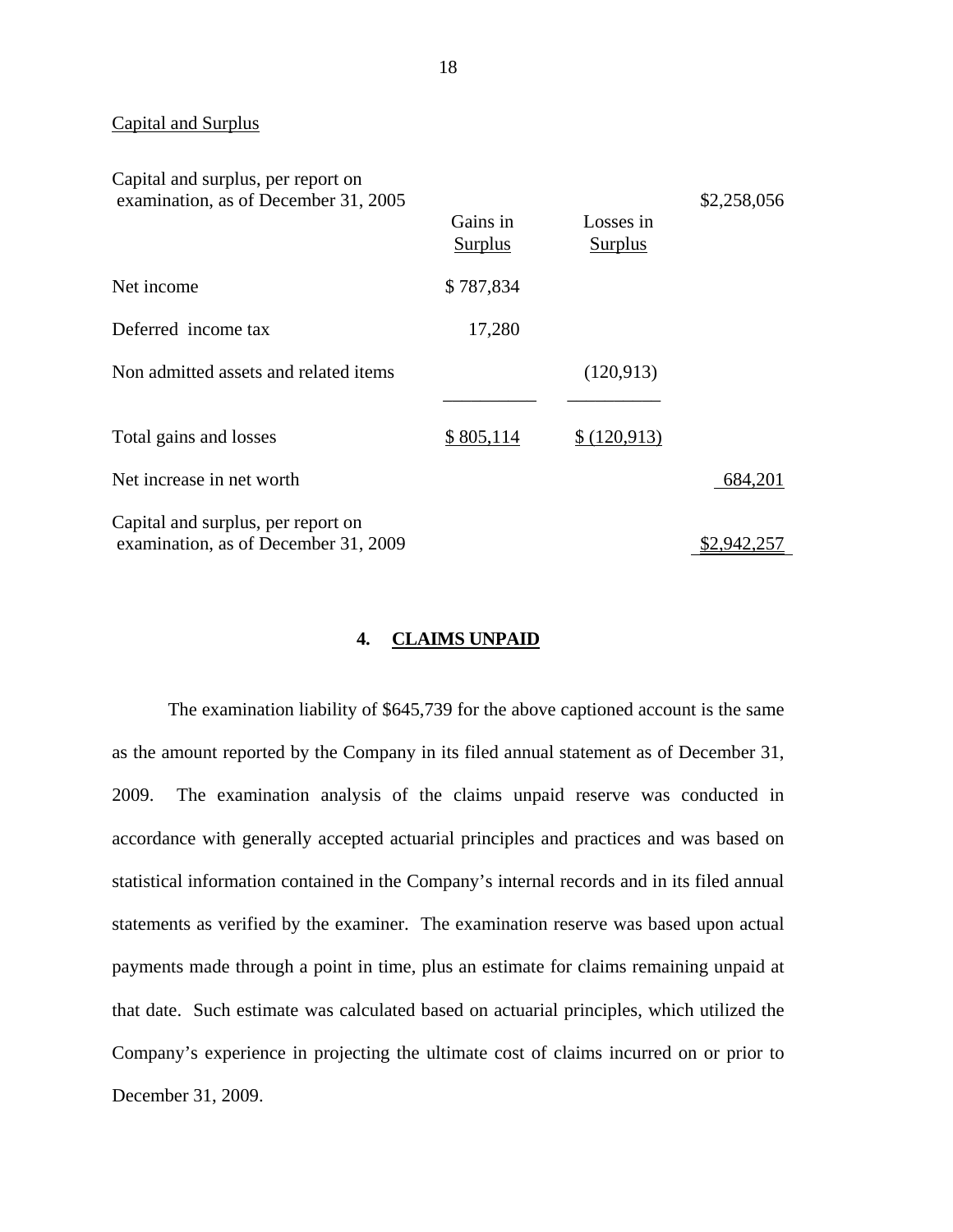## **5. MARKET CONDUCT ACTIVITES**

<span id="page-20-0"></span>In the course of this examination, a review was made of the manner in which the Company conducts its business practices and fulfills its contractual obligations to policyholders and claimants. The review was general in nature and is not to be construed to encompass the generally more precise scope of a market conduct investigation.

The general review was directed at practices of the Company in the following major areas:

- A. Complaints handling
- B. Producer termination
- C. Policy termination notice
- D. Utilization review
- E. Claims review

#### A. Complaints Handling

During the review of policyholder complaints, the examiner noted that the Company was not in compliance with its policy and procedures. For one complaint case reviewed, no resolution letter was mailed out to the complainant. The Evaluation of Evidence section of the Company's Special Investigations Unit "SIU" and procedures requires that a resolution letter be mailed out to the complainant.

It is recommended that the Company comply with its policy and procedures and mail out resolution letters to the complainant.

Additionally, the SIU of the Company documented the policy and procedures in dealing with complaints involving potential fraud. The SIUs policy and procedures on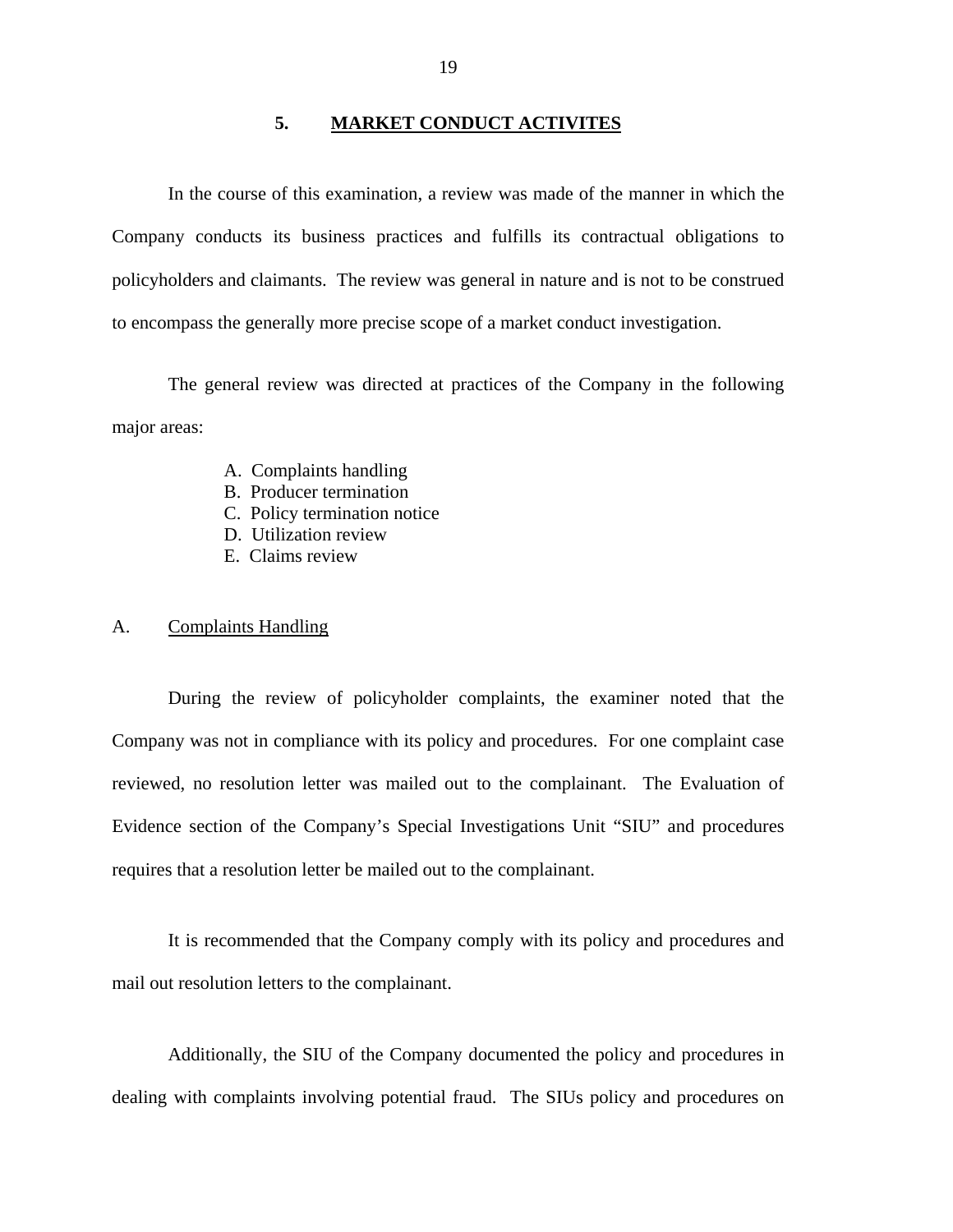fraud complaints contains a provision that the complainant be provided with an acknowledgement letter if the complaint case takes more than 30 days to resolve. During the review of complaints, the examiner noted that for one of the complaints, the Company did not send an acknowledgement letter within the required time frame.

It is recommended that the Company comply with its policy and procedures and send an acknowledgement letter to the complainant if the case takes more than 30 days to resolve.

During the examination, the Company acknowledged this finding and implemented a revised SIU policy to require that an acknowledgement letter always be sent to the complainant, regardless of whether the case will be resolved within thirty (30) days of receipt.

## B. Producer Termination

During the review of agent appointment terminations, it was noted that the Company failed to submit an appointment termination for one of their producers whose license had already expired. The Company relies solely on the New York State license database that tracks license renewals and expirations. However, the website may not contain up to date information regarding such information.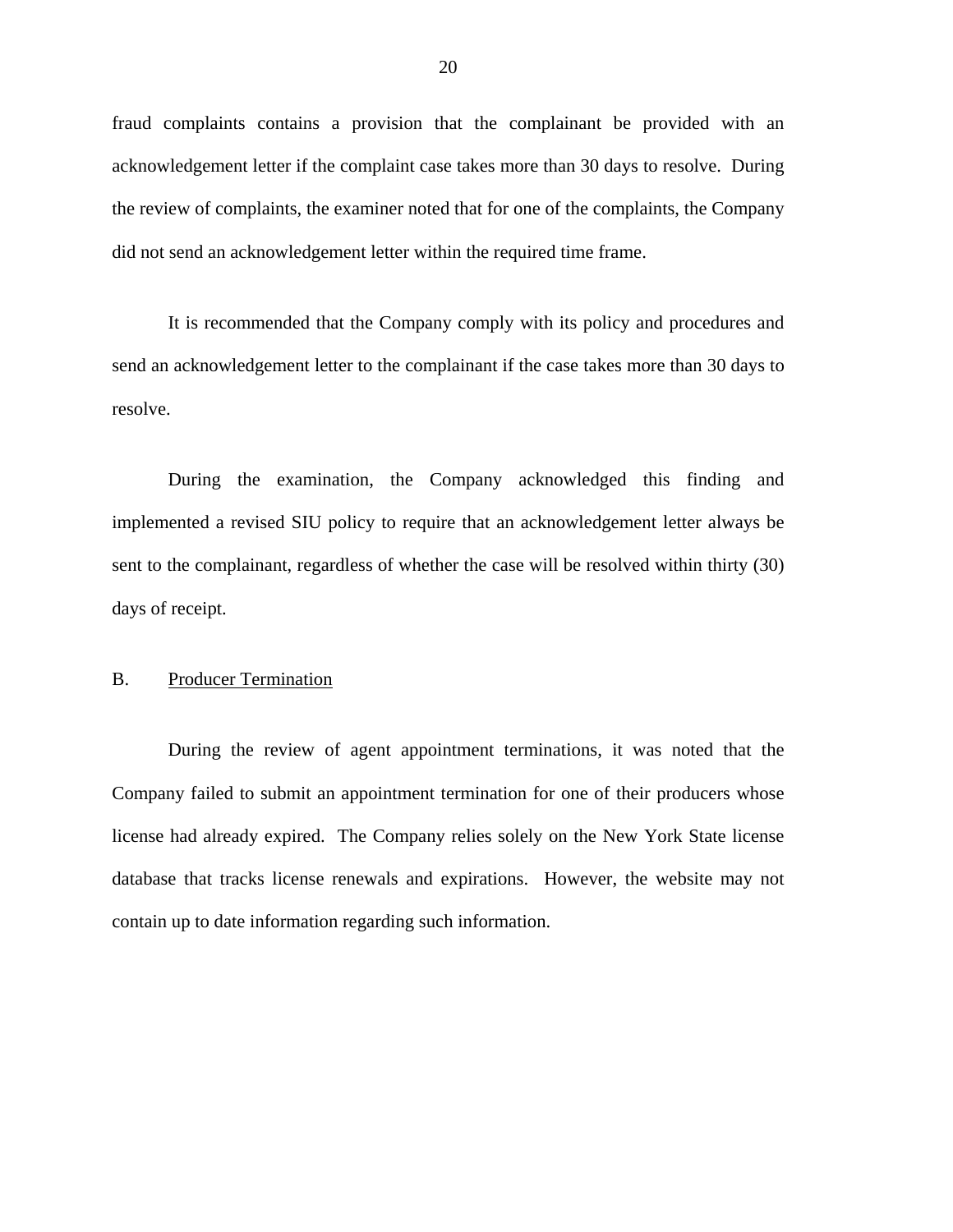It is recommended that the Company implement a procedure that tracks producer license renewals and expirations and ensures that producers with an expired license are issued an appointment termination.

## C. Policy Termination Notice

During the review of policy terminations, the examiner reviewed group termination notices to ensure that the Company was in compliance with Department Regulation No. 78 (Parts (a), (b), (c), (d), (e), and (f)) and Section 217 of the New York Labor Law. During the review, the examiner noted that for 4 out of the 10 groups sampled, the termination notices to policyholders did not contain the following required provisions of

Department Regulation No. 78 (Parts (a), (b), (c), (d), (e), and (f)).

Department Regulation No. 78 states in part:

*"(a) An insurer who intends to terminate a group policy or contract of accident, or health, or accident and health insurance issued to a policyholder, covering individuals who because of their employee status are certificate holders under a group policy shall give the policyholder at least 30 days prior written notice of its intent to terminate coverage. The notice to the policyholder shall set forth in detail the policyholder's obligation under Labor Law, section 217,…* 

*(b) In its notice of intent to terminate coverage, the insurer shall set forth in full the rights of the certificate holders under the terminating policy as to coverage for illness, accident and treatment occurring prior to and subsequent to the termination date, and such other rights of certificate holders as may exist under the contract or policy (e.g., conversion rights).* 

*(c) The insurer shall advise the policyholder that the policyholder must give written notice of the intended termination to each certificate holder resident in New York State insured under the group policy by hand-delivering or mailing to the certificate holder a copy of the insurer's notice of termination and a covering letter advising the certificate holders of the intended termination.* 

*(d) The insurer shall advise the policyholder that the policyholder's notice to the certificate holder shall be either:*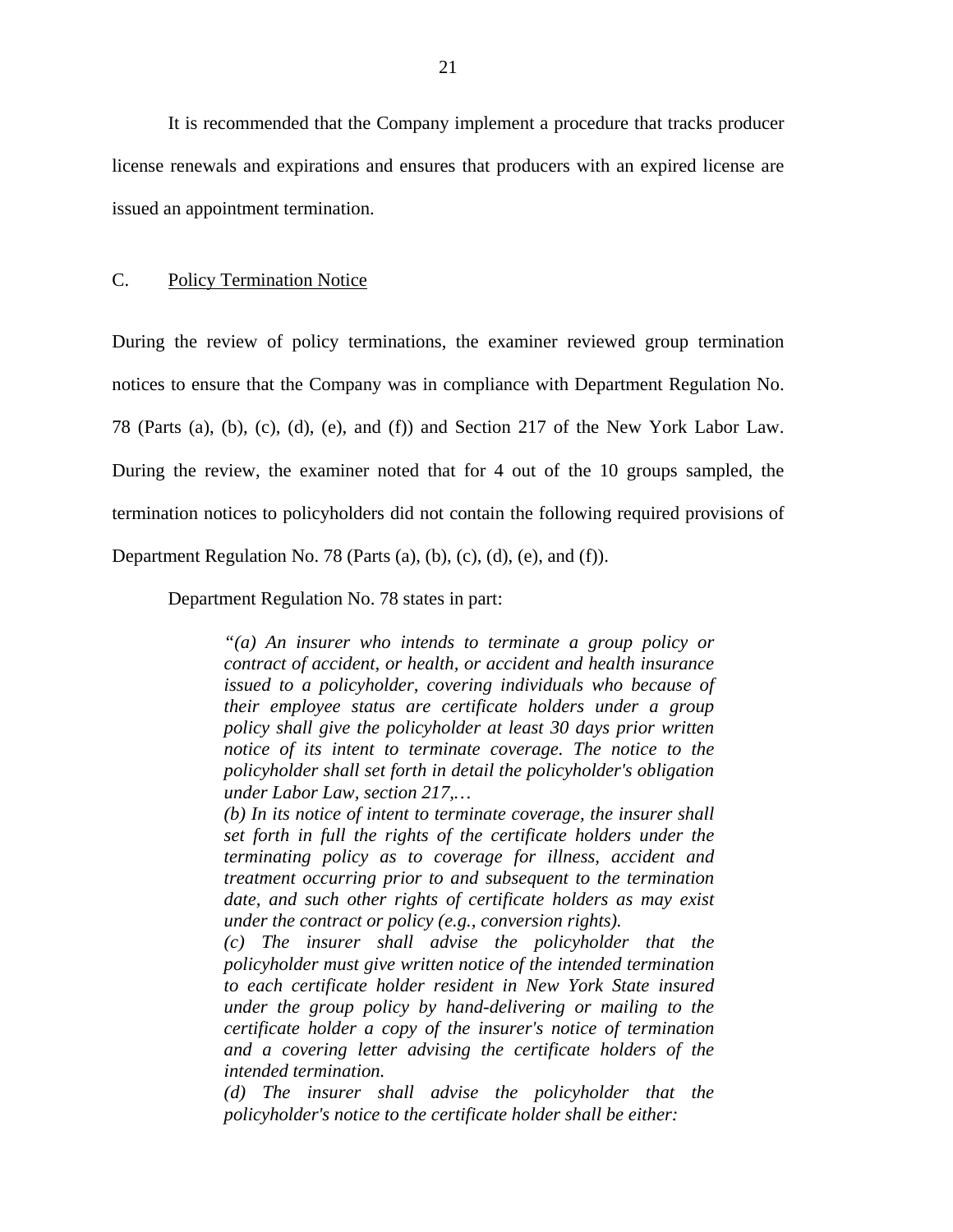*(1) hand-delivered by the policyholder to the certificate holder at the certificate holder's place of employment (e.g., by including the notice in the certificate holder's pay envelope) at least nine days prior to the intended date of termination; or* 

*(2) mailed by the policyholder to each certificate holder at the certificate holder's last known residential address at least nine days prior to the intended date of termination.* 

*(e) The insurer shall advise the policyholder that the policyholder must also post a copy of the insurer's notice of intent to terminate and the required covering letter in conspicuous locations chosen as most likely to give notice to the certificate holders. The notice shall be posted at least nine days prior to the intended date of termination.* 

*(f) The insurer shall advise the policyholder that in accordance with the provisions of Labor Law, section 217(4), the provisions of this Part and Labor Law, section 217(3) shall not be deemed to apply if, at least 10 days prior to the date of the intended termination, as specified in the insurer's notice of intent to terminate the policyholder has:* 

*(1) taken necessary steps whereby the intended termination is rendered null and void; or (2) contracted with another insurer to replace the existing insurer for the providing of similar coverage for the same certificate holders, and filed an affidavit with the Commissioner of Labor and Superintendent of Insurance to that effect.* 

It is recommended that the Company comply with Department Regulation No. 78

(Parts (a), (b), (c), (d), (e), and (f)) and include the required provisions in its termination notices.

## D. Utilization Review

During the review of utilization review cases, it was noted that in two of the appeal cases sampled, the Company failed to provide the notice of appeal determination letter in a timely manner to the member.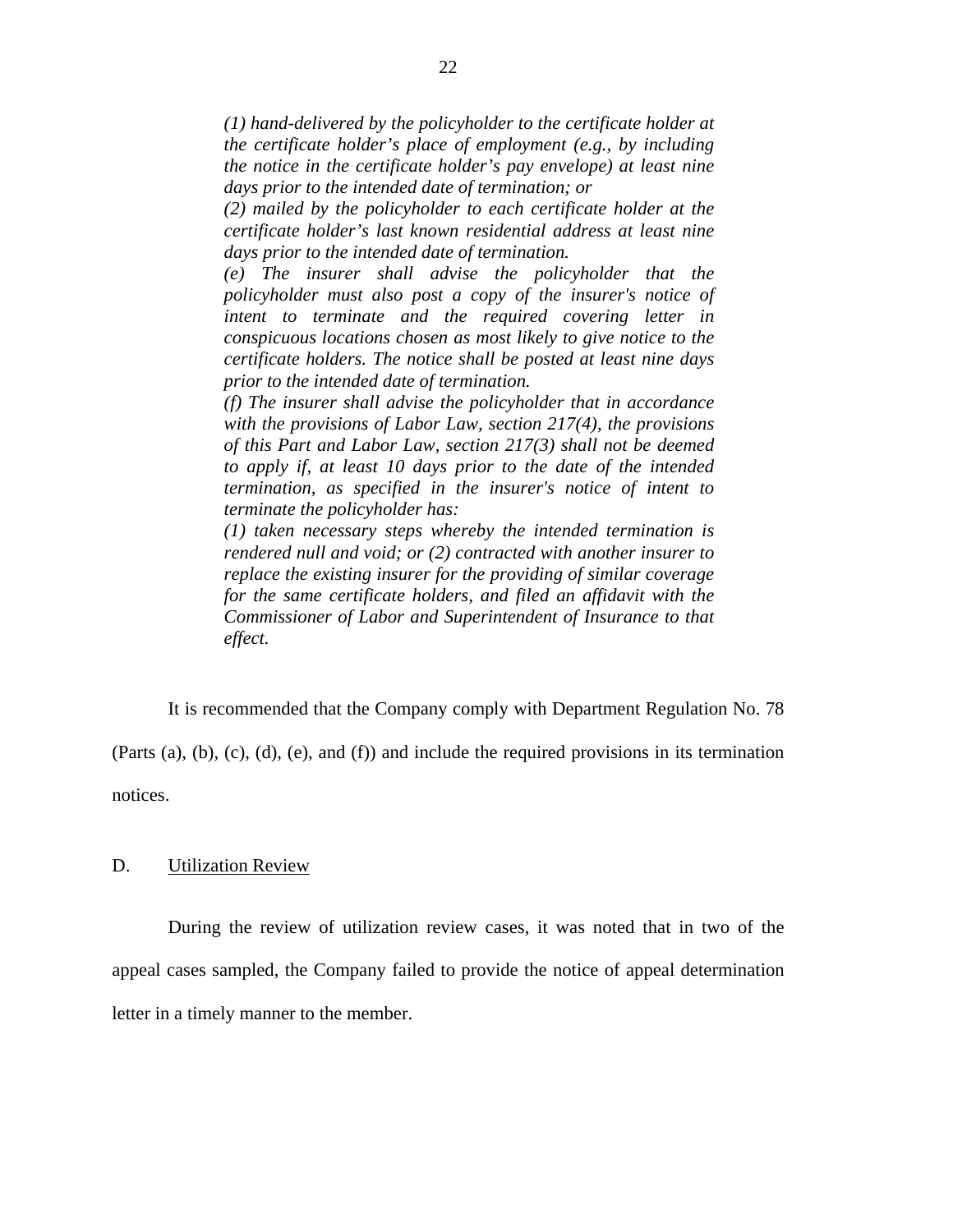Additionally, the Company uses P&R Dental Strategies, Inc. "P&R", which is a third party administrator that provides utilization review services to the Company. During the review of P&R's reconsideration and appeals procedures, it was revealed that the timeframe for notification of determination of a standard appeal does not comply with the requirements of Section 4904(c) of the New York Insurance Law. According to P&R's policy and procedures, it provides a notice of determination for standard appeals in 5 business days. Section 4904(c) of the New York Insurance Law states in part:

> *"…The utilization review agent shall notify the insured, the insured's designee and, where appropriate, the insured's health care provider, in writing of the appeal determination within two business days of the rendering of such determination."*

It is recommended that the Company comply with Section 4904(c) of the New York Insurance Law, and ensure that the utilization review agent notify the insured, the insured's designee and, where appropriate, the insured's health care provider, in writing of the appeal determination within two business days of the rendering of such determination.

#### E. Claims Review

A review was made of the Company's claims processing procedures and internal controls to assure compliance with Section 3224-a of the New York Insurance Law, "Standards for prompt, fair and equitable settlement of claims for health care and payments for health care services" (Prompt Pay Law), and other general claims paying requirements and standards.

No material issues were noted.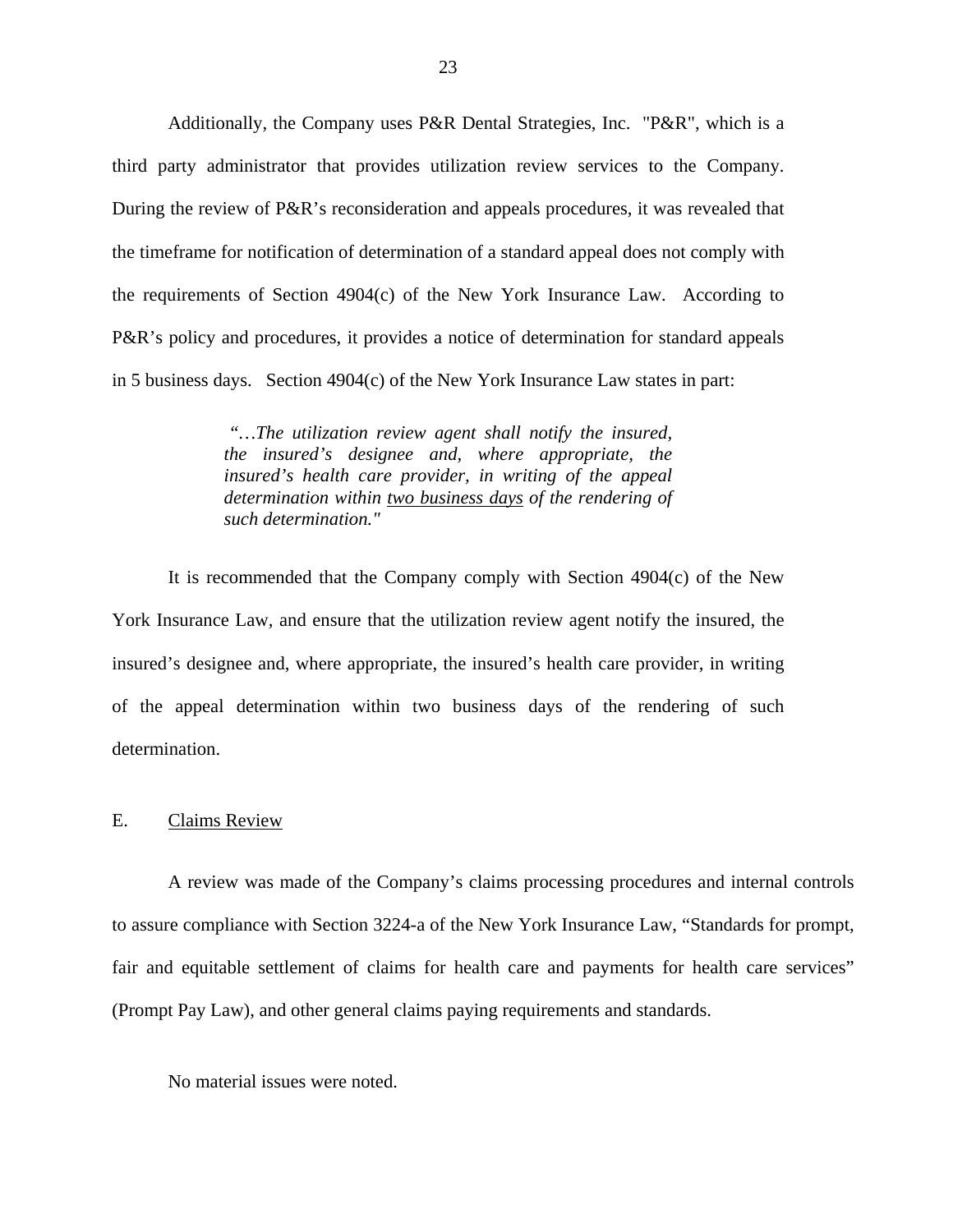## 6. **COMPLIANCE WITH PRIOR REPORT ON EXAMINATION**

The examiner reviewed the Company's compliance with the following recommendations from the prior report on organization. The page numbers refer to the prior report:

## **ITEM NO. PAGE NO**

#### **Investment Custodian Agreement**

1. It is recommended that the Company enter into a proper custodian agreement with its custodian bank for its investment account. The custodian agreement should include the prudent protective covenants and provisions as set forth in the Department's guidelines. 11

*The Company has complied with this recommendation.* 

2. It is recommended that the Company's custodian of the securities complete the appropriate custodian affidavits to accompany the certified inventory of the securities as of December 31, 2005. 11

*The Company has complied with this recommendation.* 

**Allocation of Expense** 

3. It is recommended that the Company properly allocate expenses between cost containment, claim adjustment expense and general administrative expenses on its annual statement exhibit of "Part 3-Analysis of Expenses". 12

*The Company has complied with this recommendation.* 

**Policy Forms/Rates** 

4. It is recommended that the Company comply with Regulation 62, (11 NYCRR 52.40(e)), and discontinue the unapproved discounting and deviation of its filed rates with this Department. 19

*The Company has complied with this recommendation.*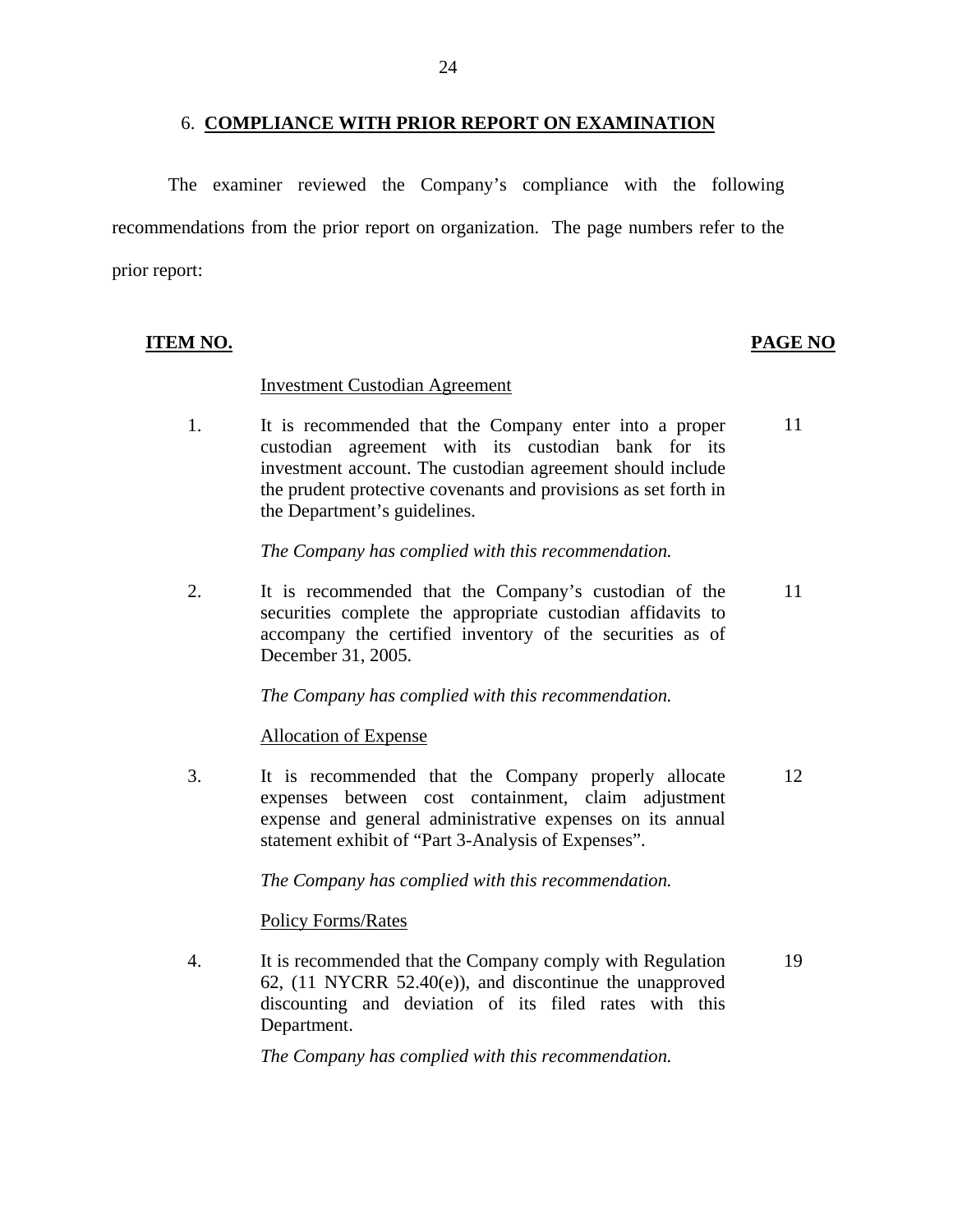## **ITEM NO. PAGE NO**

## **Claims Processing**

5. It is recommended that the Company discontinue its policy to link a group's premiums being in arrears to suspension of the payment of claims. 20

*The Company has complied with this recommendation.* 

## **Prompt Payment Law**

6. It is recommended that the Company improve its internal claim procedures to ensure full compliance with Section 3224-a (a), (b) and (c) of the New York Insurance Law. 24

*The Company has complied with this recommendation.* 

## **Explanation of Benefits Statements**

7. It is recommended that the Company issue proper EOBs that include all of the requisite information required by Sections 3234 (a) and (b) of the New York Insurance Law. Accordingly, subscribers will be properly informed of their appeal rights and how their claims are processed. 26

*The Company has complied with this recommendation.* 

## **Utilization Review**

8. It is recommended that the Company fully comply with Sections 4903(b) and (d) of the New York Insurance Law and send a notice of adverse determination to subscribers as well as to the providers when a pre-authorization or a retrospective utilization review is conducted. 27

## *The Company has complied with this recommendation.*

9. It is recommended that the Company comply with Section 4903(e) of the New York Insurance Law and include all required information in its notice of adverse determination when a pre-authorization or a retrospective utilization review is conducted.

*The Company has complied with this recommendation.* 

28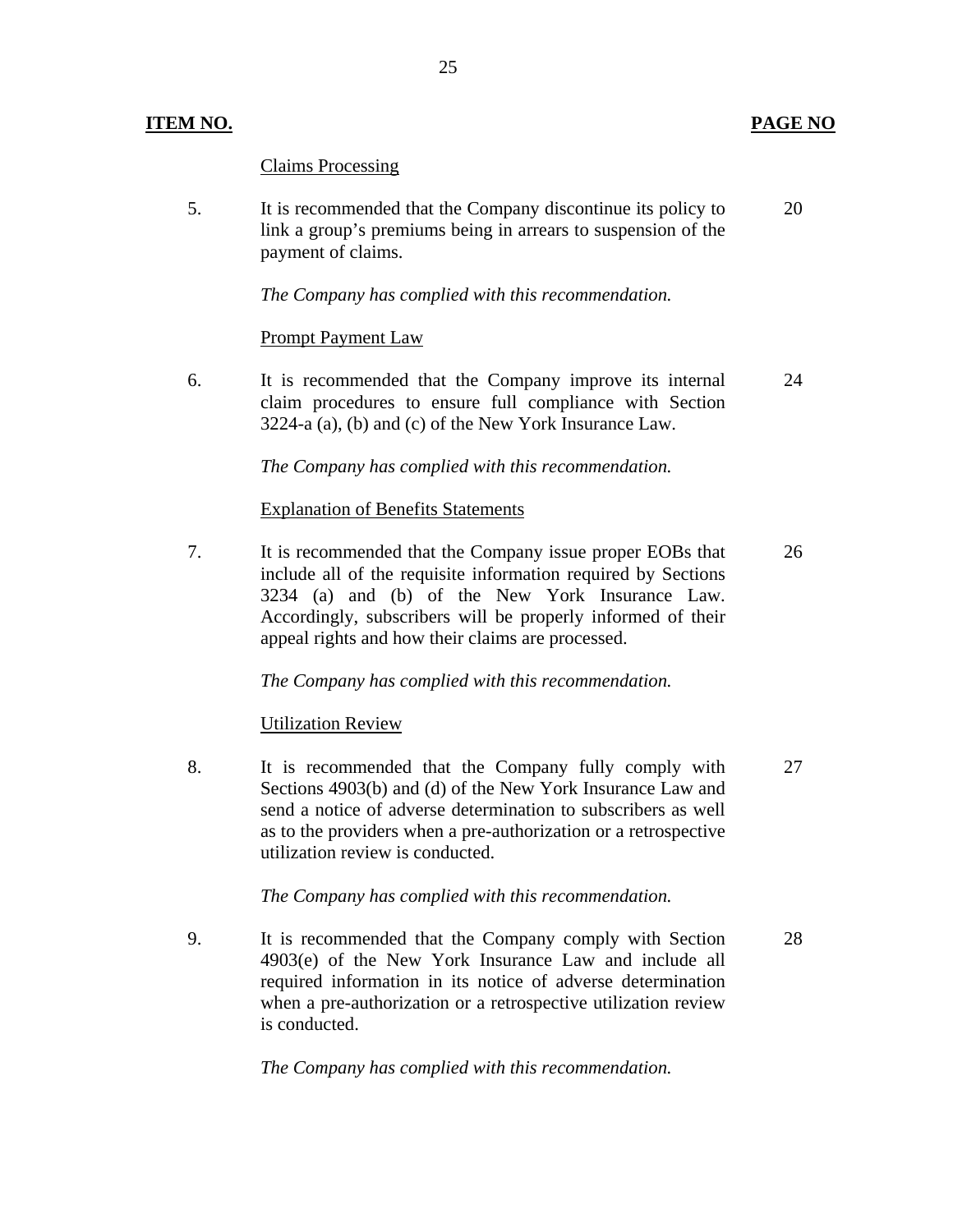## **ITEM NO. PAGE NO**

10. It is recommended that the Company send a proper notice of final adverse determination of standard or external utilization review appeals in accordance with Sections 4904(c) and 4910(b) of the New York Insurance Law to its subscribers and, in connection with retrospective adverse determinations, to the providers. 29

*The Company did not comply with this recommendation* 

*A similar recommendation is included in this report under item G.*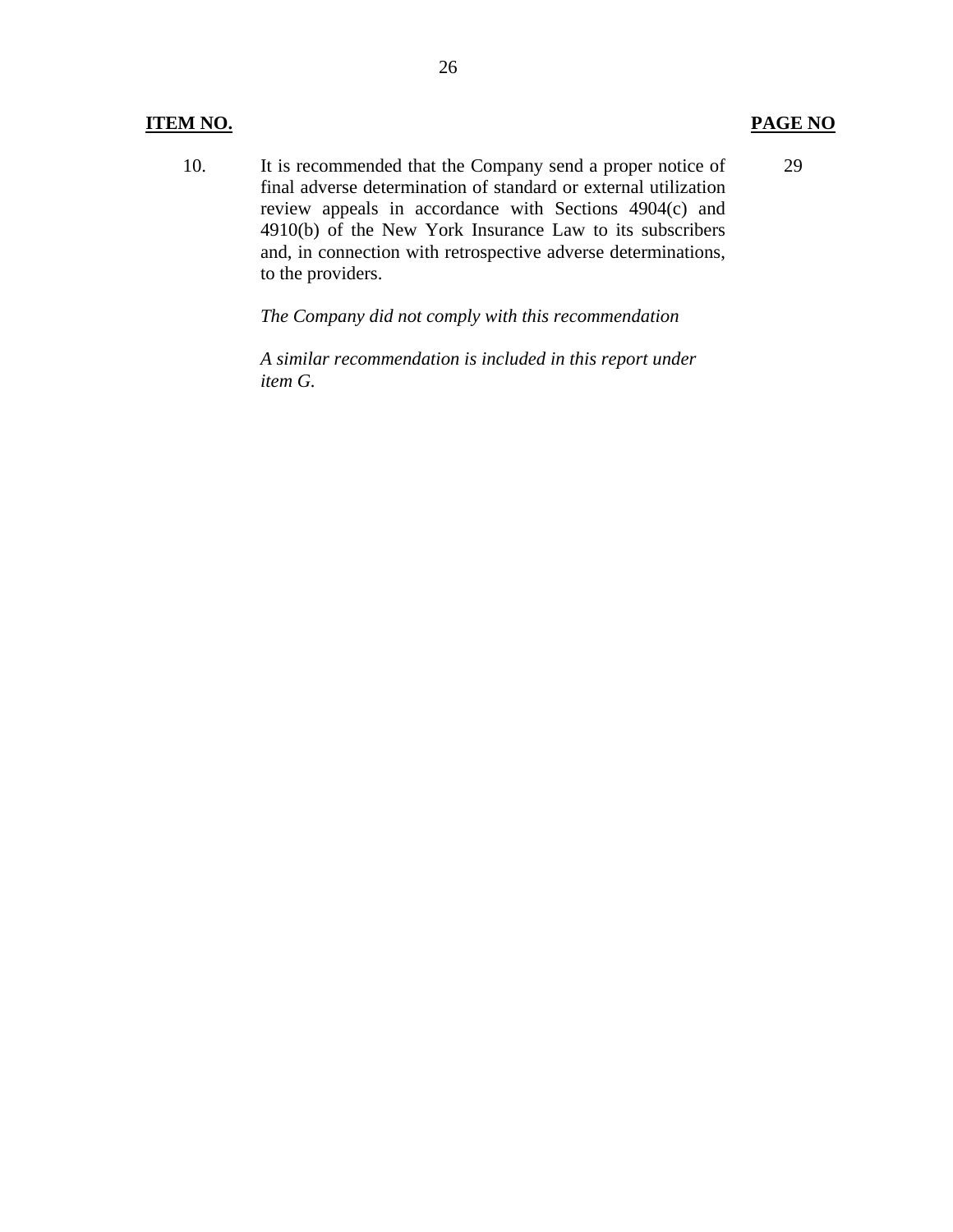## **7. SUMMARY OF COMMENTS AND RECOMMENDATIONS**

## **ITEM**

## ITEM PAGE NO

## **Board of Directors**

7 A. Board of Directors<br>It is recommended that directors who do not participate consistently in the required meetings improve upon their attendance or be replaced.

## **Complaint Handling**

- B. Complaint Handling<br>i. It is recommended that the Company comply with its policy and procedures and mail out resolution letters to the complainant. 19
	- ii. It is recommended that the Company comply with its policy and procedures and send an acknowledgement letter to the complainant if the case takes more than 30 days to resolve. 20

## **Producer Termination**

C. Producer Termination<br>It is recommended that the Company implement a procedure that tracks producer license renewals and expirations and ensures that producers with an expired license are issued an appointment termination. 21

## **Policy Termination Notice**

D. Policy Termination Notice<br>It is recommended that the Company comply with New York Regulation 78 (Parts (a), (b), (c), (d), (e), and (f)) and include the required provisions in its termination notices. 22

## **Utilization Review**

E. Utilization Review<br>It is recommended that the Company comply with Section 4904(c) of the New York Insurance Law, and ensure that the utilization review agent notify the insured, the insured's designee and, where appropriate, the insured's health care provider, in writing of the appeal determination within two business days of the rendering of such determination. 23